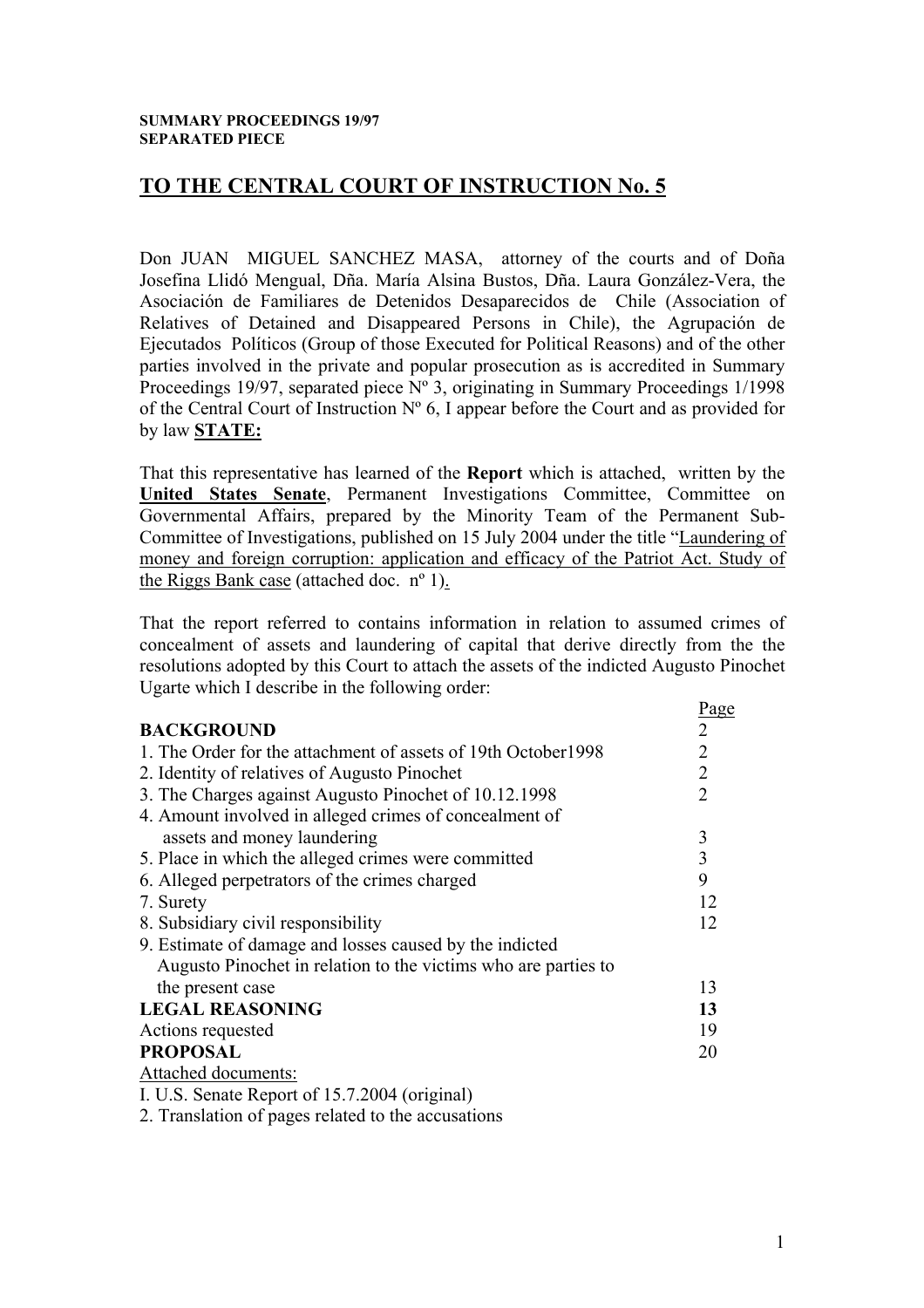### **BACKGROUND**

**FIRST**.- In a Writ of 19th October 1998 this Court determined

*"1. To order the embargo, blockage and deposit of all balances in all bank accounts controlled by Augusto Pinochet Ugarte, either directly or through third persons, or that may be controlled by members of his family, and that are located in any country; therefore, as a preventative measuresaend the corresponding rogatory letters (…)".* 

*"2. Request all documentation, transfer statements, and statements of the origin or destination of funds since the opening of these accounts until the present, even in the event that an account has been closed."* 

This writ is firm, the High Criminal Court having rejected the appeals made by the Public Prosecution Service (Writs dated 24th September and 5th November 1999).

**SECOND**.- The members of Augusto Pinochet's family who are referred to in the present case are his wife **Lucia HIRIART RODRÍGUEZ** and his five children

| Inés Lucía              |    | Pinochet Hiriart, married to Julio Ponce Lerou |
|-------------------------|----|------------------------------------------------|
| <b>Augusto Osvaldo</b>  | 1d |                                                |
| <b>María Verónica</b>   | id | id, married to Hernán García Barzelato         |
| <b>Marco Antonio</b>    | id | id                                             |
| <b>Jacqueline Marie</b> | id | id, married to Iván Noguera                    |

**THIRD**.- That in the **Firm Writ of 10th December 1998 the Court** determined to declare that Augusto PINOCHET UGARTE had been charged, and also

*"4. Declare provisionally, and without prejudice to what may eventually be definitively decided, the civil responsibility of the person indicted, confirming the embargo ordered on October 19, 1998."*

**FOURTH.- Amount** involved in alleged crimes.

The U.S. Senate **Report** referred to formulates a detailed list of actions involving the disposal of assets belonging to the person charged which, in the Spanish version of the Report, can be read in Appendix nº 2.

The actions took place subsequent to the Writs of 19th October and 10th December with the deliberate and conscious purpose of protracting, impeding or preventing the efficacy of the seizure, blockage and deposit of the balances of the bank accounts which **Augusto Pinochet Ugarte,** directly or through third parties and members of the family held in Riggs Bank.

The value of the **concealed assets** which have been identified amounts to a proven minimum of **eight million United States dollars**.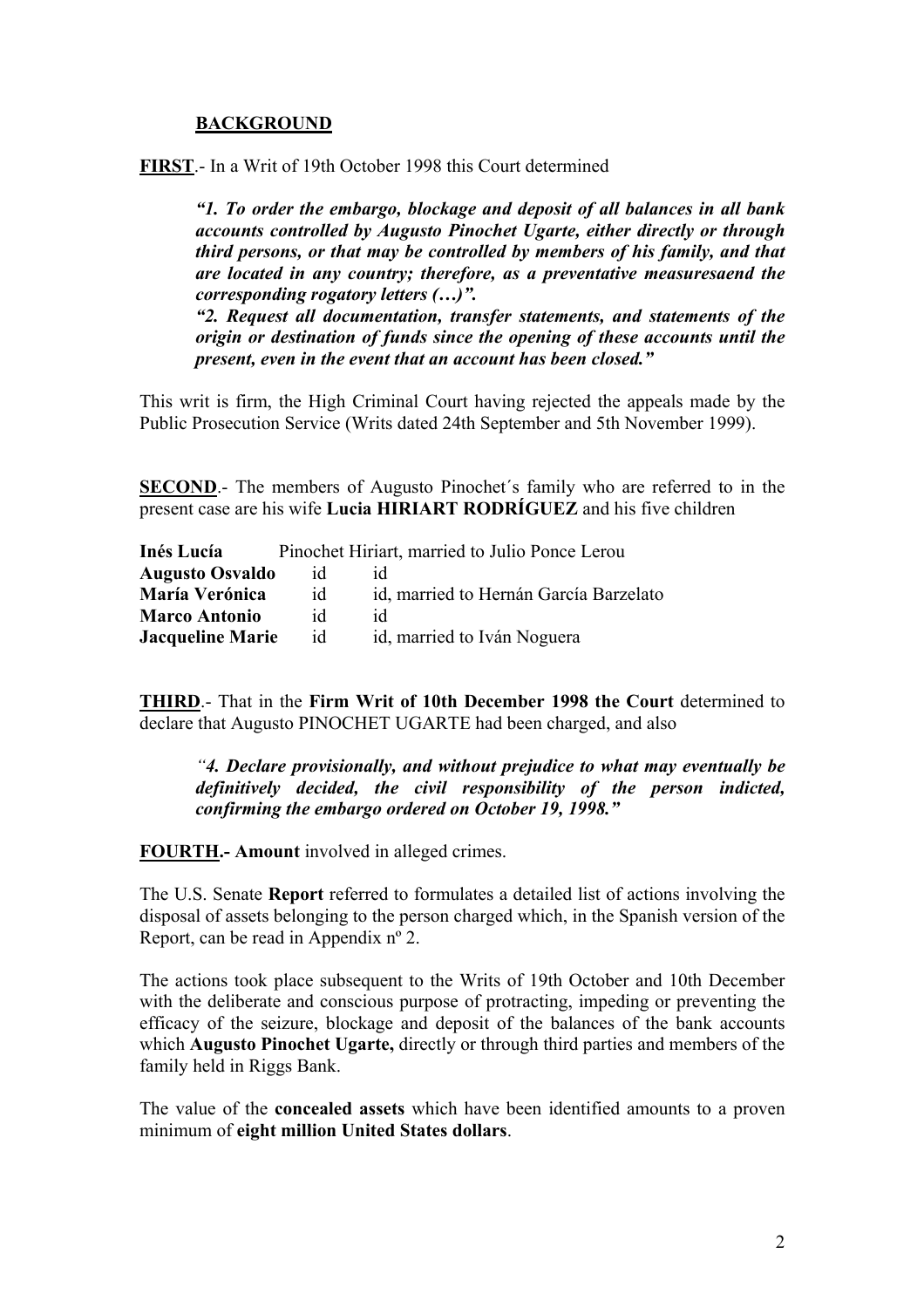#### **FIFTH**.- **Place in which the alleged crimes were committed**.

The crimes were committed, in part, in Spain, the United Kingdom, United States, Bahamas and Chile:

1) in **Spain,** on page 29, note 88, the Report affirms that

*"There is also evidence that Riggs had helped Mr. Pinochet move funds from other banks in Spain to the United Kingdom. See OCC document, "Targeted Examination: Accounts related to Mr. Augusto Pinochet" (7/9/02), Bates OCC 0000517599-600."* .

2) in the **United Kingdom,** on page 21 the **Report** identifies

*"(3) Account No. 25-005-393, a personal checking account, was opened at Riggs in London on an unknown date and, in April 1997, was converted to a personal NOW account, Account No. 74-041-013. The NOW account was closed in May 2000.52 From 1997 until 2000, the account balance fluctuated between about \$40,000 and \$1.1 million.53 In 2000, when the account closed, funds were apparently transferred to a newly opened account at Riggs in the United States under the name of the Pinochet shell corporation, Althorp Investment, Ltd."* 

On page 23 it identifies

"(*6) The U.S. dollar CD for Althorp, Account No. 81-442-002, was issued by Riggs in the United States on March 26, 1999, with funds from the London CD described above. This CD was automatically renewed at 90-day intervals. It was initially funded with \$1.6 million, but \$500,000 was withdrawn on May 15, 2001, and credited to the Althorp money market account, Account No. 76-835-493. On April 5, 2002, another \$500,000 was withdrawn and credited to Mr. Pinochet's personal money market account, Account No. 76- 835-282. In June, the CD was renewed for another 90-day period with \$619,500.67 Although the Subcommittee was not given documentation showing when this CD terminated, Riggs has indicated that all Pinochetrelated accounts were closed in July or August 2002.*<sup>68</sup>"

On page 26

 $\overline{a}$ 

*"Riggs also produced a Riggs & Co. "Know Your Customer Client Profile" for Althorp Investment Ltd.***<sup>72</sup>** *This profile was completed in May 1999.* 

 $67$  See, e.g., Riggs Certificate of Deposit Receipt (3/26/99), Bates RNB 030052; OCC examination materials (undated), Bates OCC 0000517592-93.

<sup>&</sup>lt;sup>68</sup> Some documentation reviewed by the Subcommittee referred to other CDs than the ones in this list, including two allegedly opened in the name of Ashburton, Account No. 81-151-950 (\$1 million CD in existence from November 1996 to May 1997) and Account No. 81-152-187 (\$1 million CD in existence from February 1996 to March 1997). Due to insufficient documentation, the Subcommittee

<sup>&</sup>lt;sup>72</sup> 'Riggs & Co Know your Customer Client profile' de Althorp Investment Ltd (3/5/99), Bates OCC 00000490702-06.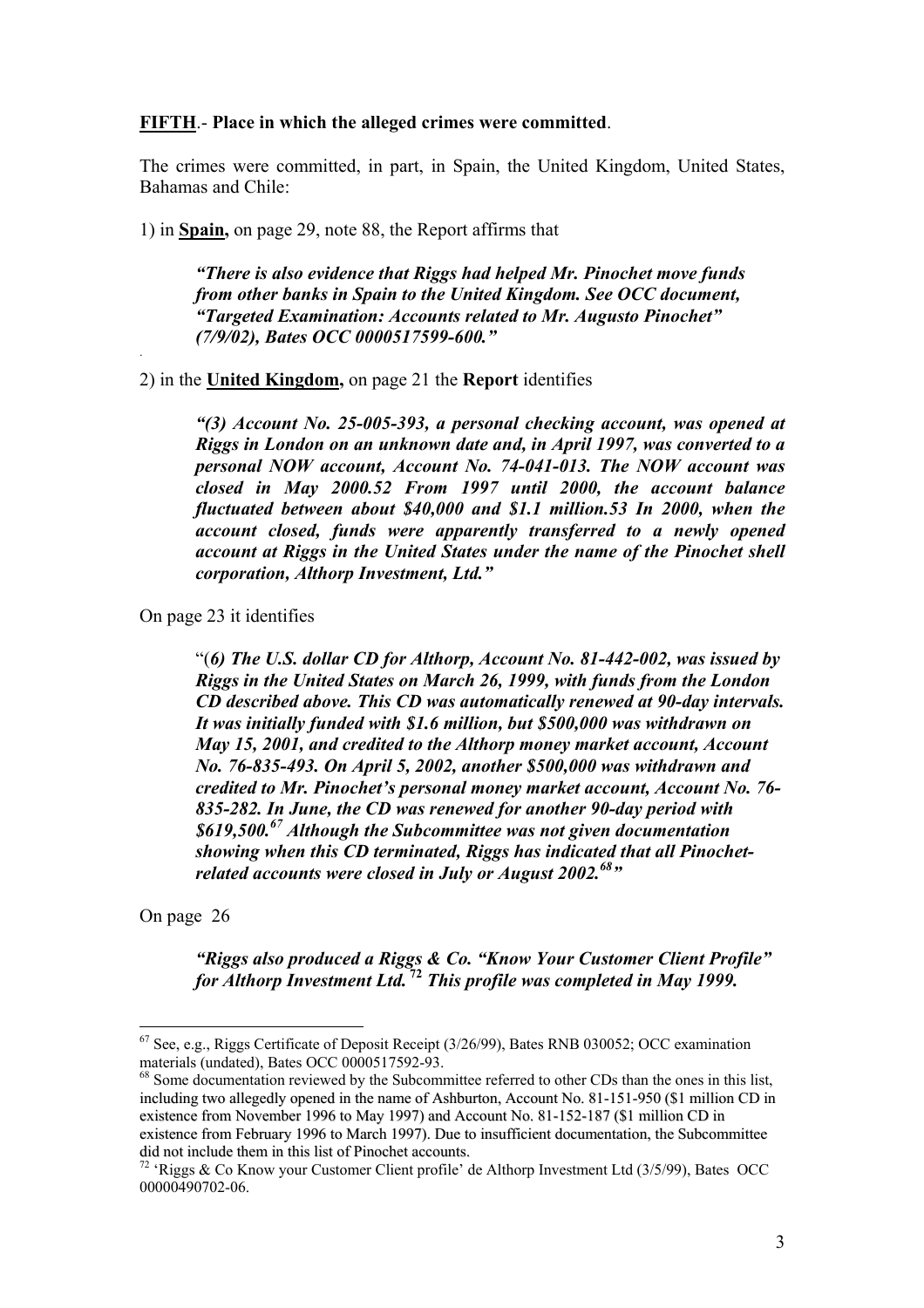*Althorp had been incorporated a year earlier, in April 1998, and then had a CD at Riggs in London, worth £1 million."* 

On page 29

*"on March 26, 1999, Riggs allowed Mr. Pinochet to prematurely terminate the £1 million CD held in the name of Althorp at Riggs in London, and transfer the funds, totaling \$1.6 million in U.S. dollars, to a new CD in the United States.87 Riggs did not file any suspicious activity reports that would have alerted British or U.S. law enforcement to the existence of the Pinochet funds.*<sup>88</sup>"

*"In April 2000, Chilean lawyers filed suit in Chile to remove Mr. Pinochet's immunity to prosecution due to his status as a Senator.***<sup>91</sup>** *In May 2000, as litigation continued in the Chilean courts, Riggs closed the final Pinochet account in London and transferred the remaining funds to a newly-opened Ashburton account at Riggs Bank in the United States.***<sup>92</sup>** *The evidence indicates that senior Riggs officials, including the general counsel, were informed of and agreed to this transfer.***<sup>93</sup>** *Again, Riggs failed to file any suspicious activity report with any office of law enforcement."* 

On page 23:

 $\overline{a}$ 

*"(5) A Riggs CD was also issued in the name of Althorp at Riggs in London in April 1998, for £1 million British pounds.64 Documents variously refer to it as either Account No. 17-172-204 or Account 74-377-015. The CD was renewed for three 90-day periods. On March 26, 1999, prior to its maturity date, the CD was "broken,"65 and funds totaling \$1,619,500 were transferred to a newly issued CD for Althorp at Riggs in the United States, described below.<sup>66</sup>*

 $87$  Riggs debit receipt for \$1,619,500 (3/26/99); Riggs Certificate of Deposit Receipt (3/26/99), Bates RNB 030052-3.

<sup>&</sup>lt;sup>88</sup> There is also evidence that Riggs had helped Mr. Pinochet move funds from other banks in Spain to the United Kingdom. See OCC document, "Targeted Examination: Accounts related to Mr. Augusto Pinochet" (7/9/02), Bates OCC 0000517599-600.

<sup>&</sup>lt;sup>91</sup> See, e.g., "Pinochet Hearings Continue," BBC News (4/28/00).

<sup>&</sup>lt;sup>92</sup> At some point in 2000, Riggs apparently considered transferring management of the Pinochet trusts from its bank and trust company in the Bahamas, which was then closing, to a newly established Riggs bank and trust company in Jersey. When approached by Riggs, however, the Jersey Financial Services Authority apparently indicated that the trusts could not be transferred unless the source of wealth and funds in the Pinochet accounts were verified as having derived from wholly legitimate sources. Rather than undertake that exercise, Riggs officials decided to retain the Bahamas office of Deloitte & Touche as the trust manager for the Pinochet trusts. Subcommittee interviews of Joseph Cahill (6/25/04) and Timothy Coughlin (7/6/04). See also OCC examination materials (6/24/02), Bates OCC 0000045622, and (4/4/02), Bates OCC 0000026623.

<sup>&</sup>lt;sup>93</sup> Interview of Joseph Cahill (6/25/04).<br><sup>64</sup> See. e.g., OCC examination materials (undated), Bates OCC 0000517592-93.

 $^{65}$  Riggs debit receipt for \$1,619,500 (3/26/99), stating: "OPENEW CD#81442002/ALTHORP

INV.Co.LTD," Bates RNB 030053. See also OCC examination materials (undated)(CD "[b]roken 3/26/99 – funds used to open CD#81-442-002 in US"), Bates OCC 0000013831.

<sup>66</sup> Riggs Certificate of Deposit Receipt (3/26/99), Bates RNB 030052.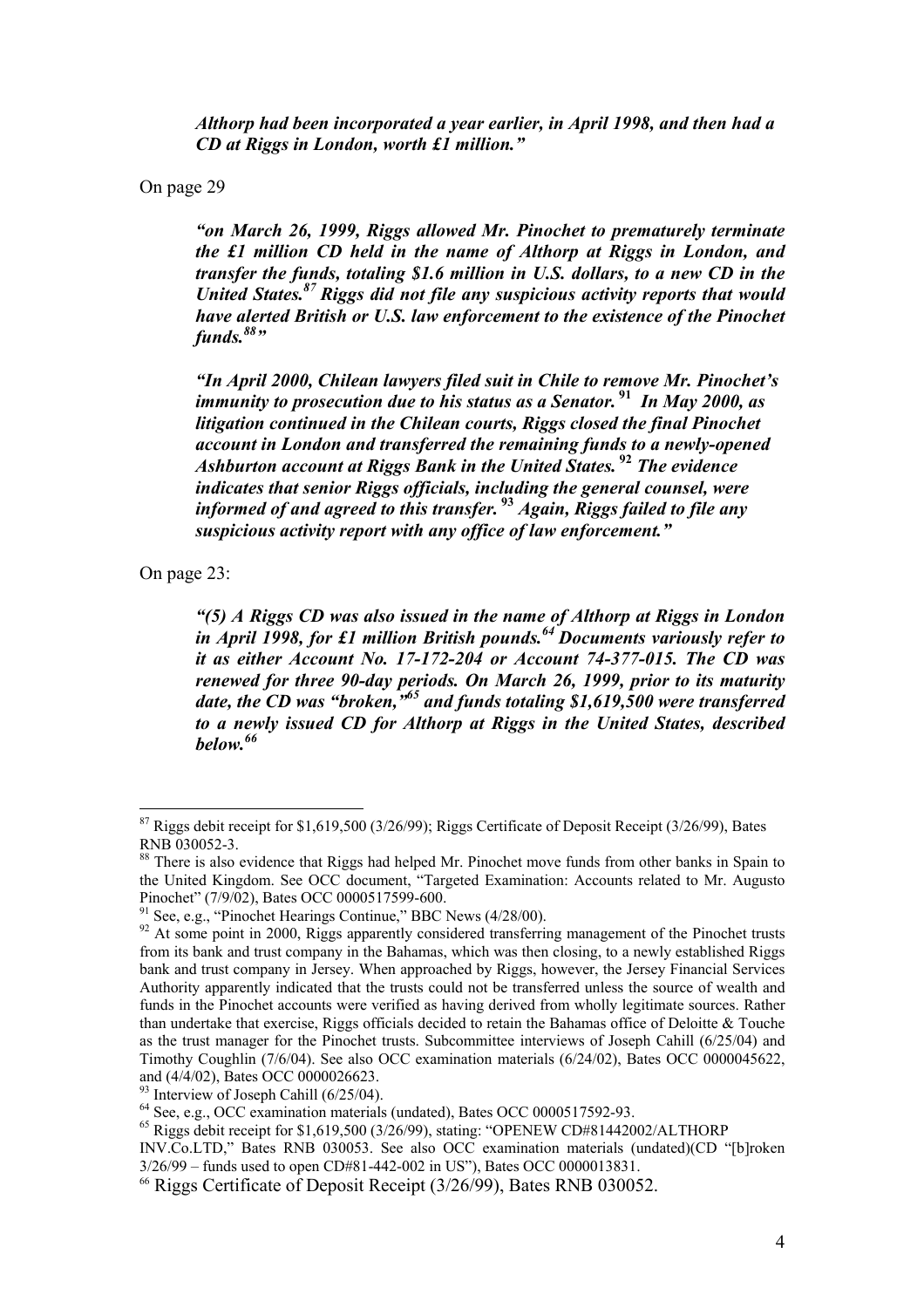Page 28 of the **Report** 

*"Evading Detection. In addition to opening multiple accounts for Mr. Pinochet in the United States and London, Riggs took several actions consistent with helping Mr. Pinochet evade a court order attempting to freeze his bank accounts and escape notice by law enforcement."* 

3) the crimes were committed, in part, in the **United States of America** in which two accounts are identified in the **Report** on page 21:

*"(1) Account No. 76-750-393, a personal money market account, was opened at Riggs in the United States in December 1994, and closed on March 25, 1999.48 Over five years, the account balance fluctuated between about \$50,000 and \$1.2 million.49 The Pinochet Embassy account manager told the Subcommittee that the bank closed this account after a Mexican newspaper obtained a monthly bank statement and published the account number.50 The account was then closed and the funds transferred to a newly opened personal account, described next.* 

*(2) Account No. 76-835-282, a personal money market account, was opened at Riggs in the United States, on March 24, 1999, with funds from the closed account. Over the next three years, the account balance fluctuated between about \$20,000 and \$550,000.51 This account was closed in August 2002."* 

On page 22:

 $\overline{a}$ 

*"(1) Account No. 02121401, later changed to Account No. 64-0041-01-8, was a corporate investment management account for Ashburton.54 It was opened at Riggs in the United States on an unknown date in 1996. This account was the largest Pinochet account and, in July 2002, contained at*  least \$4.5 million.<sup>55</sup> Riggs actively managed the funds in this account, *making numerous securities sales. It was closed in August 2002.* 

*(2) Account No. 76-715-547, a corporate money market account for Ashburton, was opened at Riggs in the United States in May 1996.5656 From 1997 to 2002, the account balance fluctuated between about \$4,000 and \$1.1 million.5757 Although the Subcommittee was not given specific account closing documentation, other evidence indicates that this account was closed in August 2002.* 

 $49$  Riggs Bank monthly statements for Pinochet personal money market account  $(1/31/97-3/29/99)$ , Bates RNB 006156-85.

 $50$  Interview of Carol Thompson  $(8/23/04)$ .

<sup>&</sup>lt;sup>54</sup> See, e.g., Riggs & Co. monthly statements for Ashburton investment account (July and August 2002), Bates RNB 031129-47 and 030130-36. This investment account was apparently managed originally by Rigg Bank & Trust Co. (Bahamas) Ltd. and later by Riggs' internal broker, the Riggs<br>Investment Management Company. See e.g., OCC examination materials (undated), OCC 0000013831.

 $\frac{55}{15}$  Riggs & Co. monthly statements for Ashburton investment account (July 2002) at Bates RNB 031129. See also Riggs bank listing of Pinochet accounts as of 5/2/01 (In 2001, Account 64-0041-01-8 had \$4.79 million), Bates OCC 0000490714

<sup>&</sup>lt;sup>56</sup> "Riggs & Co Know Your Customer Client Profile" (7/9/98), Bates OCC 0000045887 and 92.

 $57$  Riggs Bank monthly statements for Ashburton money market account (1/31/97-5/31/02), Bates RNB 029645-715.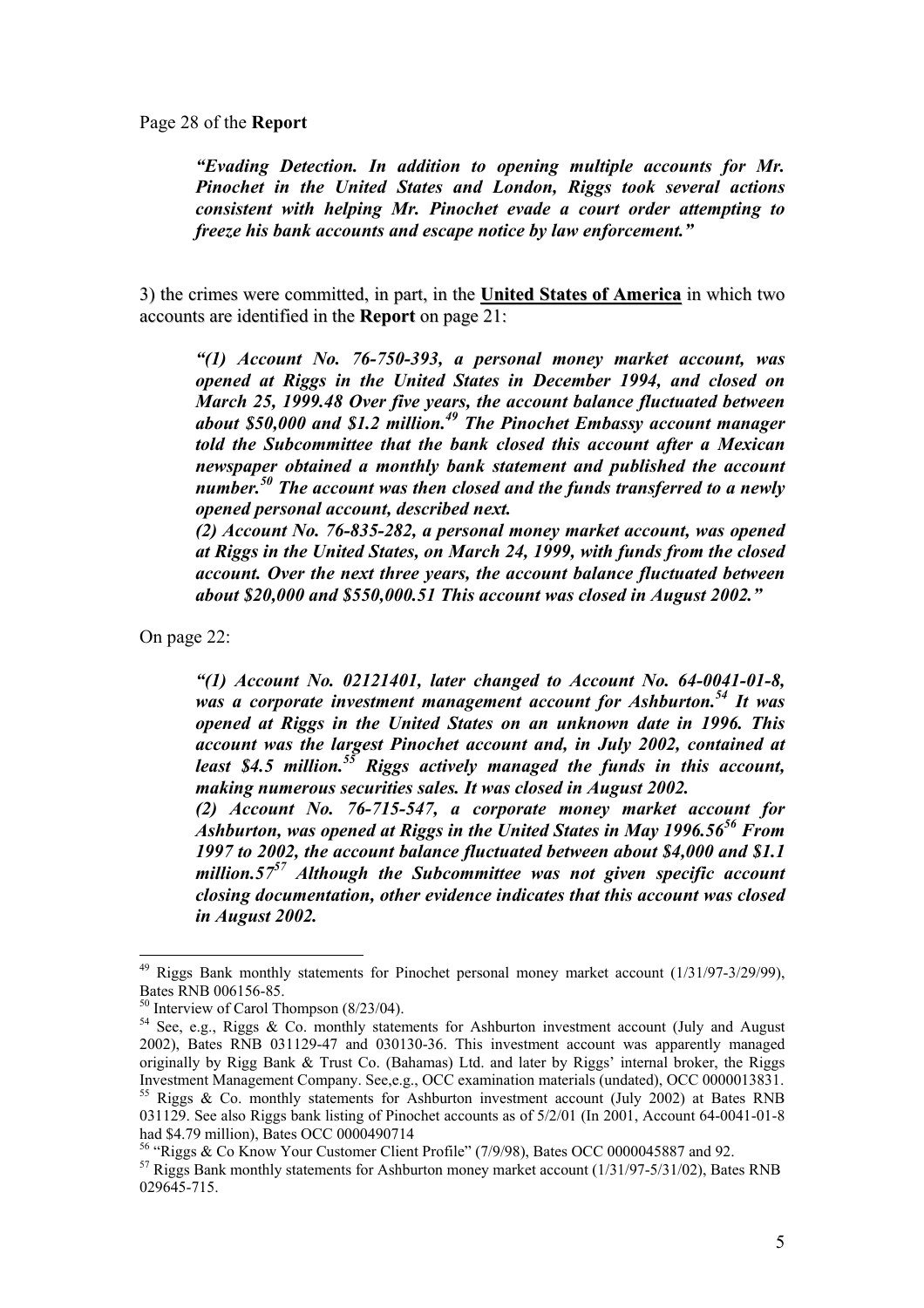*(3) Account No. 76-835-493 was a corporate money market account that was opened in 2000, in the name of "Ashburton Company, Ltd. #2," but then changed in 2001, to "Althorp Investment Co. Ltd.," Mr. Pinochet's other offshore shell corporation.58 The account was opened at Riggs in the United States in May 2000, with funds transferred from Mr. Pinochet's personal NOW account at Riggs in London.5959 From 2000 to 2002, the account balance fluctuated between about \$200,000 and \$950,000.60 This account closed in August 2002."*

4) The crimes have been committed in part in the **Bahamas**. Page 20 of the **Report**  identifies the following transactions:

*"Establishment of Two Offshore Shell Corporations. In July 1996, about 18 months after Riggs opened a personal account for Mr. Pinochet, a detailed indictment accusing Mr. Pinochet of crimes against humanity was filed in Spain.42 In 1996, and again in 1998, Riggs helped Mr. Pinochet set up two offshore shell corporations in the Bahamas, Ashburton Company Ltd. and Althorp Investment Co., Ltd. Neither company had any employees or physical offices, but were listed as the nominal owners of Riggs bank accounts and CDs that benefitted Mr. Pinochet and his family.* 

*Riggs Bank & Trust Co. (Bahamas) Ltd., a Riggs subsidiary in the Bahamas with authority to open bank accounts and establish trusts in that country, established the companies.43 Ashburton was incorporated first, in or around April 1996.44 The nominal owner of the company was the Ashburton Trust, which Riggs helped establish in the Bahamas in May 1996.45 The trustee of the Ashburton Trust is Riggs Bank & Trust Co. (Bahamas) Ltd.; the settlors are Mr. and Mrs. Pinochet; and the trust beneficiaries are their five children. Riggs personnel were named as the officers and directors of Ashburton, so that Mr. Pinochet's name never appeared on the incorporation papers. Riggs incorporated the second offshore shell corporation, Althorp Investment Co., Ltd., in February 1998, using a similar*  structure.<sup>46</sup>"

<sup>&</sup>lt;sup>58</sup> Compare, e.g., Riggs monthly statement for "ASHBURTON CO LTD #2" (August 2001), Bates RNB 028848, with Riggs monthly statement for "ALTHORP INVESTMENT CO LTD" (September 2001), Bates RNB 028849.

<sup>&</sup>lt;sup>59</sup> See.,e.g., OCC examination materials (undated), Bates OCC 0000013831.<br><sup>42</sup> See complaint filed by the Union of Progressive Prosecutors before Spain's highest criminal court (7/4/96), at http://www.derechos.org/nizkor/chile/juicio/denu.html (as of 7/5/04).<br><sup>43</sup> Riggs Bank & Trust Co. (Bahamas) Ltd. is now closed. When open, it operated as a shell bank – it

had no actual employees or offices in the Bahamas. Instead, it was managed by the Bahamas office of Deloitte & Touche, with which Riggs Bank had a long-standing relationship. When Riggs Bank  $\&$ Trust Co. (Bahamas) Ltd. set up a trust or corporation for a Riggs client, Deloitte personnel actually filled out the paperwork and made the necessary arrangements on behalf of Riggs, including supplying officers and directors for offshore entities. See, e.g., OCC examination materials, undated, Bates OCC 0000045858-59 and OCC 0000045608.

<sup>44</sup> See Riggs document agreeing to manage Ashburton Co. Ltd. (4/26/96), Bates OCC 0000045893-903. <sup>45</sup> See Riggs document establishing the Ashburton Trust  $(5/16/96)$ , Bates OCC 0000045893-903.

<sup>46</sup> See Bahamas Certificate of Incorporation of Althorp Investment Co., Ltd. (2/23/98), Bates RNB 030007; Riggs document establishing Althorp Investment Co., Ltd. (undated), Bates OCC 0000045883-86; Riggs document establishing the Althorp Investment Co., Ltd. Trust (4/8/98), Bates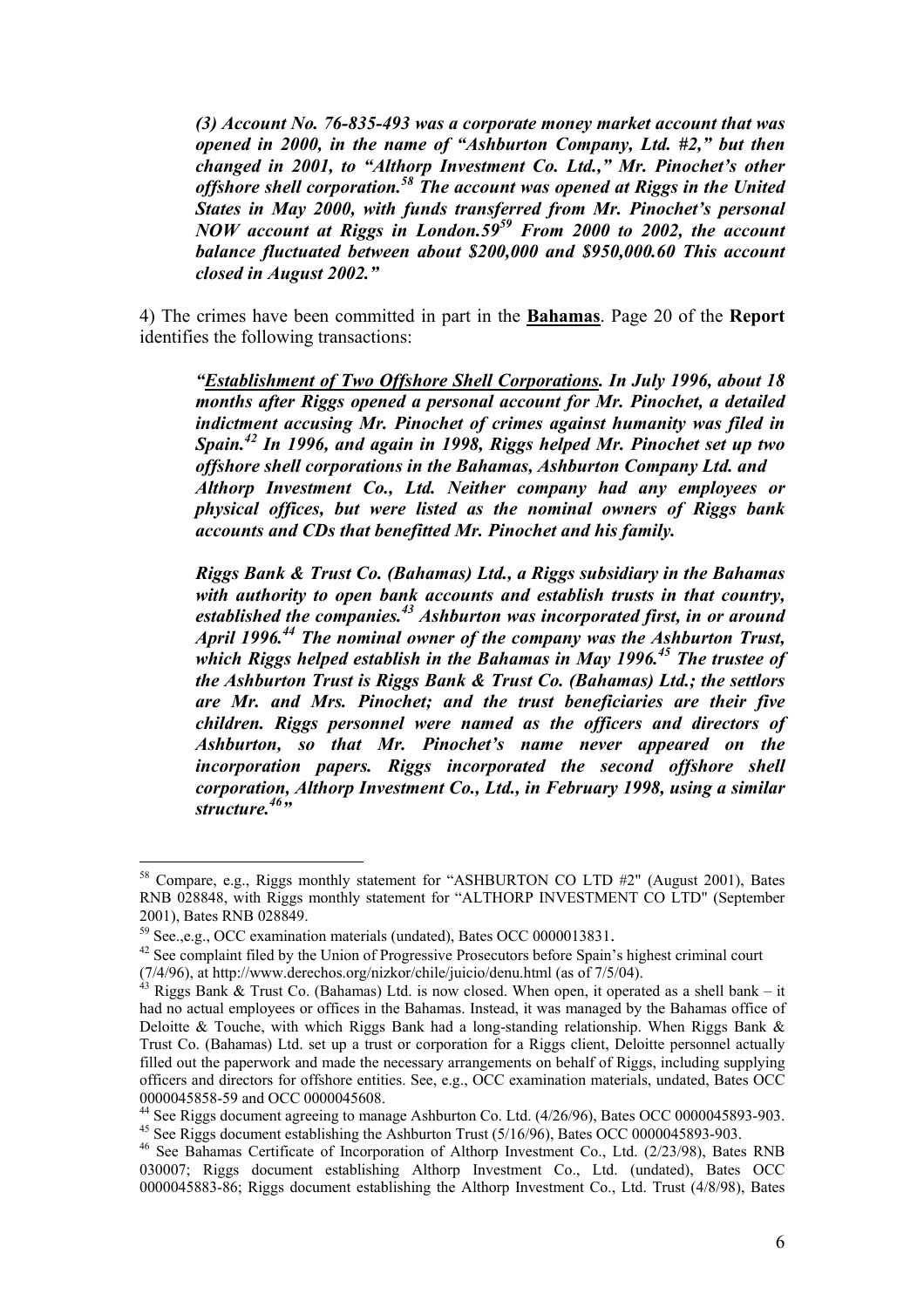5) The crimes were committed, in part, in **Chile**. The **Report** states in page 2 in summary that Riggs

*"delivered over \$1.9 million in cashiers checks to Mr. Pinochet in Chile to enable him to obtain substantial cash payments from banks in that country*."

On pages 32-33 there are details

*"On August 18, 2000, using funds from Pinochet accounts in the United States, Riggs issued eight, sequentially numbered cashiers checks payable to Augusto Pinochet, each in the amount of \$50,000, for a total of \$400,000.105 According to the OCC, Riggs then paid for the private banker who sometimes handled the Pinochet relationship to travel to Chile, so that he could hand deliver the checks to Mr. Pinochet.106 Mr. Pinochet cashed these checks, \$50,000 at a time, at several banks over the course of several months.107By sending him these cashiers checks, Riggs enabled Mr. Pinochet to obtain substantial cash payments while in Chile.* 

*"On May 15, 2001, Riggs did it again. It used Pinochet funds to issue ten, sequentially numbered cashiers checks, each in the amount of \$50,000, for a total of \$500,000.108These checks were made payable to Maria Hiriart and/or Augusto P. Ugarte. They were sent by overnight delivery to Chile.109 Mr. Pinochet, again, cashed the checks at several banks over the course of several months.110 Unlike the cashiers checks issued in 2000, however, these cashiers checks drew their funds, not from a Pinochet account directly, but from Riggs' own concentration account. This action meant that Mr. Pinochet could cash the checks without fear that they could be traced back to one of his accounts at Riggs.* 

*"On October 11, 2001, Riggs repeated the action a third time, issuing ten sequentially numbered \$50,000 cashiers checks, drawn on Riggs' own concentration account, for a total of \$500,000.112 Made payable to Maria Hiriart and/or Augusto P. Ugarte, these checks were, again, sent by overnight mail to Mr. Pinochet in Chile. Mr. Pinochet, again, cashed them over the course of several months.113*

OCC 0000045878-80; list of signatories for Althorp account at Riggs Bank (6/12/01), Bates OCC 0000045872.

<sup>&</sup>lt;sup>106</sup> OCC examination materials, Bates OCC 0000045627.<br><sup>107</sup> See copies of these cleared checks, Bates OCC 0000045749-62.<br><sup>108</sup> Riggs was unable to provide a written request from Mr. Pinochet for these cashiers checks, bu produce a letter of instruction signed by representatives of Ashburton. See OCC examination materials, Bates OCC 0000045860.

 $109$  Subcommittee interview of Carol Thompson (6/23/04); see also two handwritten notes from Ms. Thompson instructing a Riggs employee to send "10 checks totaling \$500,000" to "A.P. Ungarte" in Chile, (5/14/01), Bates RNB 029977-78.<br><sup>110</sup> See copies of these cleared checks, Bates OCC 0000045746-47, 45771-88.

 $112$  Riggs produced a hand-printed letter of instruction signed by Mr. Pinochet requesting these cashiers checks. OCC examination materials, Bates OCC 0000045860.

 $113$  See copies of these cleared checks, Bates OCC 0000045796-807.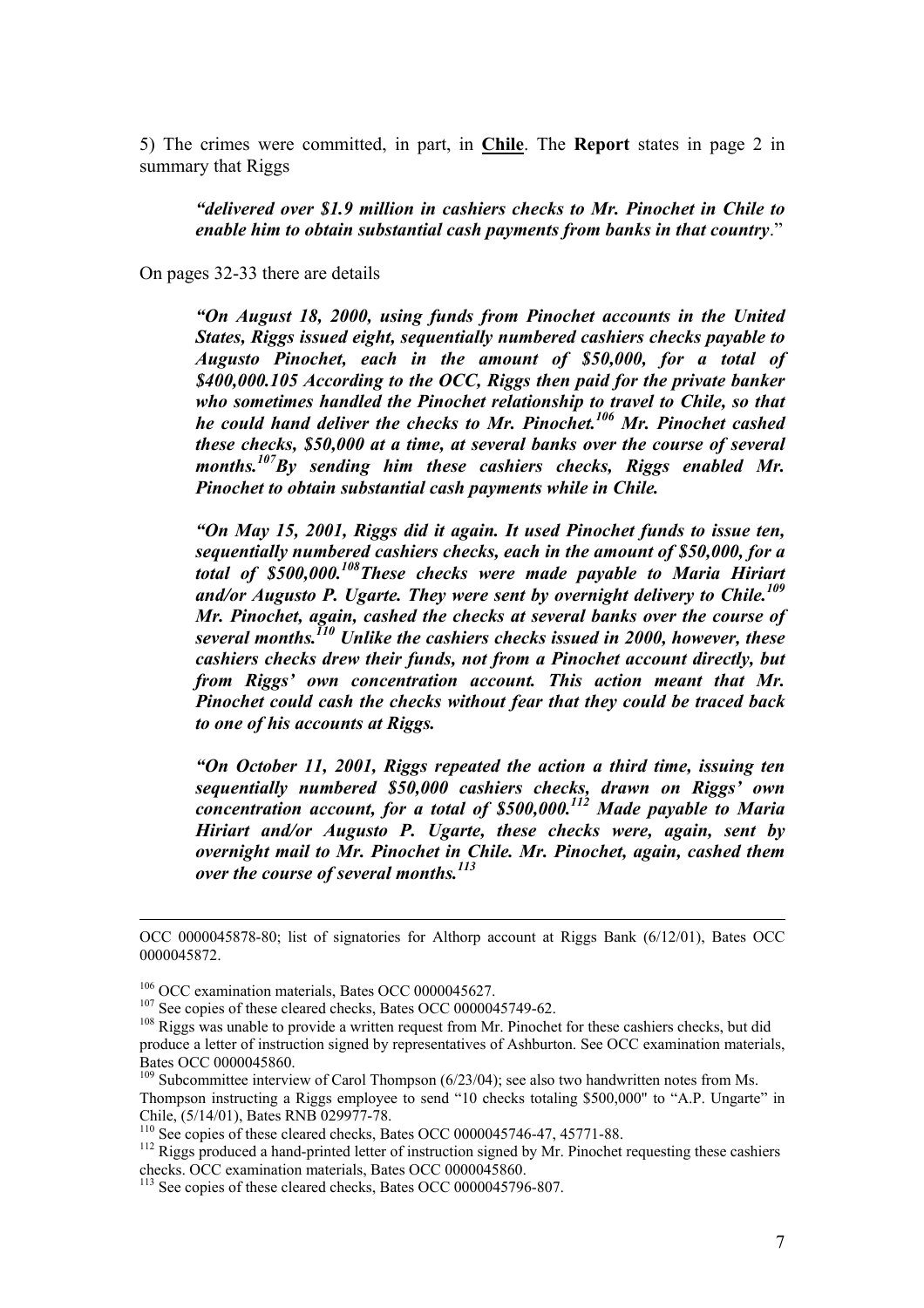*"On April 8, 2002, Riggs performed the same service one last time, mailing ten sequentially numbered \$50,000 cashiers checks to Mr. Pinochet in Chile.114 These checks were made payable to L. Hiriart and/or A.P. Ugarte, and totaled \$500,000. They were drawn directly from the Pinochet accounts rather than from the Riggs concentration account. Mr. Pinochet cashed them over several months.* 

*"Altogether, Riggs transferred \$1.9 million to Mr. Pinochet in Chile through four sets of cashiers checks. When asked why, on each occasion, it had supplied multiple cashiers checks in identical amounts instead of a single check for the full amount, the key Riggs employee told the Subcommittee that Mr. Pinochet had requested this approach so that he could distribute the checks to his descendants before his death.115Analysis of the cleared checks, however, shows that Mr. Pinochet personally signed and cashed them over several months, a pattern equally consistent with his using the funds for his own expenses.* 

*"When asked why Riggs didn't simply wire transfer the funds to a Pinochet account in Chile, which would have been faster, less expensive, and more secure than physically transporting checks to Chile, Riggs personnel were unable to provide a satisfactory explanation.116 When asked why Riggs had debited some of the cashiers checks from its own concentration account instead of directly from Mr. Pinochet's accounts, Riggs personnel apparently told OCC examiners that the bank often handled cashiers checks in this manner to protect client "confidentiality."117 When further pressed by the OCC about this action, Riggs informed the examiners that it "would immediately cease the practice.*<sup>118</sup><sup>*m*</sup></sub>

#### **SIXTH.- Alleged perpetrators of the offences for which charges have been brought**

#### **The following have so far been identified as perpetrators of the offences, pending further investigations**:

- the indicted **Augusto Pinochet Ugarte**,

- the members of the Board of Directors of Riggs Bank, in particular

- 1) **JOSEPH L. ALLBRITTON**,
- **2) ROBERT L. ALLBRITTON**;
- **3) STEVEN B. PFEIFER;**

 $114$  Riggs produced a hand-printed letter of instruction signed by Mr. Pinochet requesting these cashiers checks. OCC examination materials, Bates OCC 0000045860.

<sup>115</sup> Interview of Carol Thompson (6/23/04). See also OCC examination materials, Bates OCC 0000045860 (Pinochet wanted to "start distributing monies to his children and grandchildren before his death.").

<sup>&</sup>lt;sup>116</sup> OCC examination materials, Bates OCC 0000045861.<br><sup>117</sup> Id.<br><sup>118</sup> Id.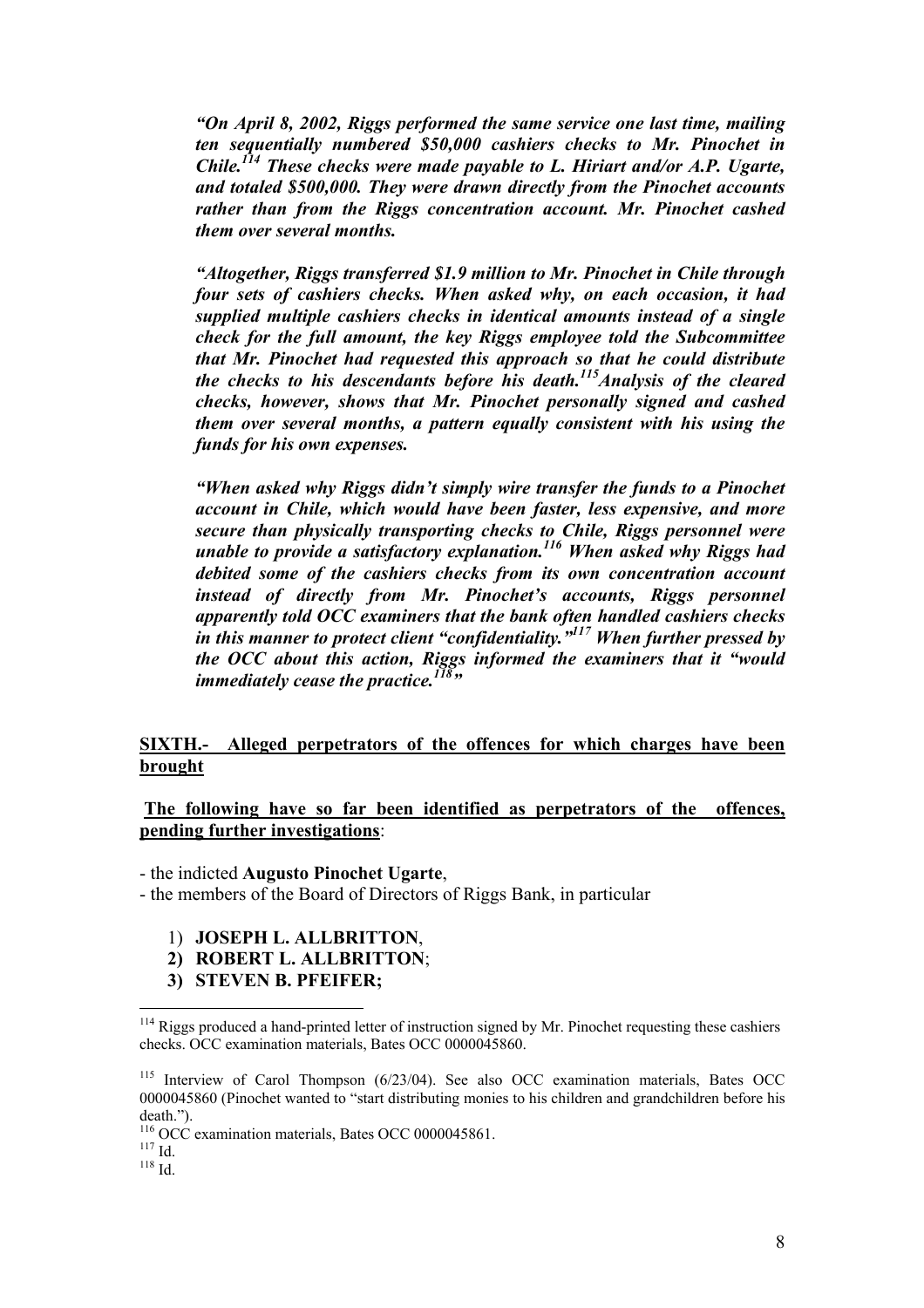#### **4) CAROL THOMPSON.**

**Mr. JOSEPH L. and Mr. ROBERT L. ALLBRITTON** were members of the Board of Directors of Riggs Bank and its largest shareholders at the time when the offences were committed (pages 14; 15; 19; 29;36; 57: 60; 63 (notes 237 y 239); 65; 66; 79; 81 y 83 of the **Report**).

**STEVEN B. PFEIFER** had been a member of the Board of Directors of the Bank for some time (pages 13 (note 20); 14; 15; 28 (note 83); 31-32 of the Report), and

**CAROL THOMPSON** was the Vice-President of the Embassy Banking Division for Latin America, met twice each year with the indicted Pinochet, and spoke directly with him at least on a quarterly basis, managing day to day the fraudulent transactions which were carried out through the accounts and formed part of a delegation of the Bank which traveled to Santiago a few days after his arrival from London (March 2000), as stated on pages 19, 21, 27, 28, 32 (notes 105 y 109), 34 (note 115) of the **Report**.

**Riggs Bank N.A.** is registered in Delaware, U.S.A. and operates from Washington D.C.. Forming part of it are Riggs Bank Europe Ltd, with head offices in London and Berlin; Riggs Bank & Trust Company (Bahamas) Ltd, now Riggs Bank in the Bahamas; Riggs Bank and Trust Company Ltd on the Isle of Jersey and Riggs & Co. International Ltd. (RCIL) in London, and the other institutions identified on page 12 of the U.S. Senate Report.

**Riggs Bank N.A.** is the property of Riggs National Corporation, registered in Delaware with its head office in Washington.

As for the indicted Pinochet in 2001, on page 33, note 112:

*"Riggs produced a hand-printed letter of instruction signed by Mr. Pinochet requesting these cashiers checks. OCC examination materials, Bates OCC 0000045860."* 

As regards the accused **JOSEPH L. ALLBRITTON** y **ROBERT L. ALLBRITTON**, on page 36:

*"Role of Board and Officers of Pinochet Accounts. Information reviewed by the Subcommittee indicates that key Riggs Board members and senior officers were well aware of the Pinochet accounts.* 

*"Senior bank officials had been instrumental in bringing the first Pinochet account to the bank in late 1994. The account manager said that she sometimes spoke directly to Mr. Allbritton about the Pinochet accounts. In 2000, key Riggs Board members and bank officers traveled to Chile to meet with clients, including Mr. Pinochet who had been released from house arrest in the United Kingdom weeks, if not days, before the meeting. In 2001, a Riggs Board member informed senior officials at the bank about the*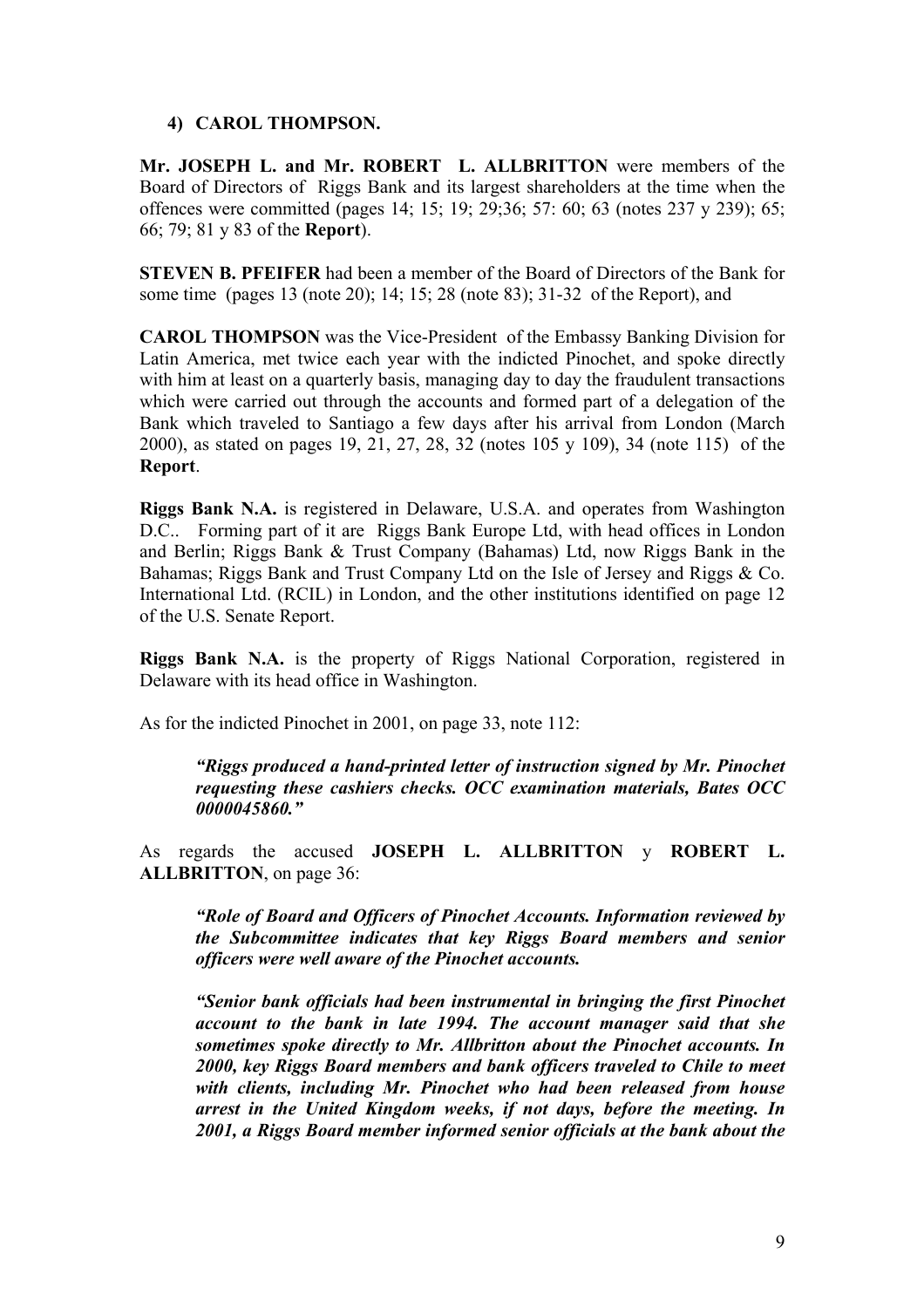*Pinochet attachment order, pending legal actions against Mr. Pinochet, and accusations concerning his involvement with wrongdoing.<sup>125</sup>*

*"In 2002, when the OCC began a targeted examination of the Pinochet accounts, senior Riggs officers who were also Board members attended some meetings with OCC staff. One Riggs officer told an OCC examiner that, "Mr. Pinochet has a relationship with the Chairman of Riggs."126 During the course of the examination, the head of the International Banking Group wrote to Riggs' then top anti-money laundering officer:* 

*"Riggs Bank Legal Affairs Division and Compliance Division have been aware of all activities relating to these accounts. At no time has the International Group acted on this account without the express consent of both the Legal Affairs and Compliance Divisions."127*

*"In mid-2002, a Riggs board member provided a requested legal memorandum to the bank on whether it could close the Pinochet accounts without incurring any liability from the client.* 

*"On October 15, 2002, the OCC presented its findings on the Pinochet accounts to the Riggs Board of Directors. According to OCC personnel present at the meeting, the Board reacted with resentment over how the OCC had handled the matter.128 According to the OCC, Ms. Allbritton, a Board member, complained that the agency had effectively forced the bank to close the Pinochet accounts.129 In July and August 2002, Riggs closed the Pinochet accounts."* 

On page 71:

*"The 1994 trip to Chile by senior Board members to solicit the Pinochet account (…) illustrate the Board's personal involvement in these accounts. In 2002 and 2003, some Board members expressed opposition to closing the Pinochet (…) accounts due to money laundering concerns. In March 2003, senior bank officers complained to the OCC about forcing the bank to adopt a rigorous AML program. These are not the actions or sentiments of a Board committed to AML excellence."* 

On page 79:

*"2002 Meeting with Riggs Board of Directors. On October 15, 2002, the OCC met with the Riggs Board of Directors about its 2001 Report on Examination for the period, April 2001 to April 2002, and also discussed the* 

 $125$  Fulbright & Jaworski memorandum from Steven B. Pfeiffer to Joseph Cahill and Raymond Lund  $(5/21/04)$ , with attached materials, Bates OCC 0000045919-42.<br><sup>126</sup> OCC examination materials (4/4/02), Bates OCC 0000026623.

<sup>&</sup>lt;sup>127</sup> Internal Riggs memorandum dated  $6/21/02$ , from Sean Terry, then head of the International Banking Group, to Stan Dore, then BSA Officer, Bates RNB 029064-65.

<sup>&</sup>lt;sup>128</sup> Interviews with Lester Miller and David Hunter (6/4/04).<br><sup>129</sup> Id.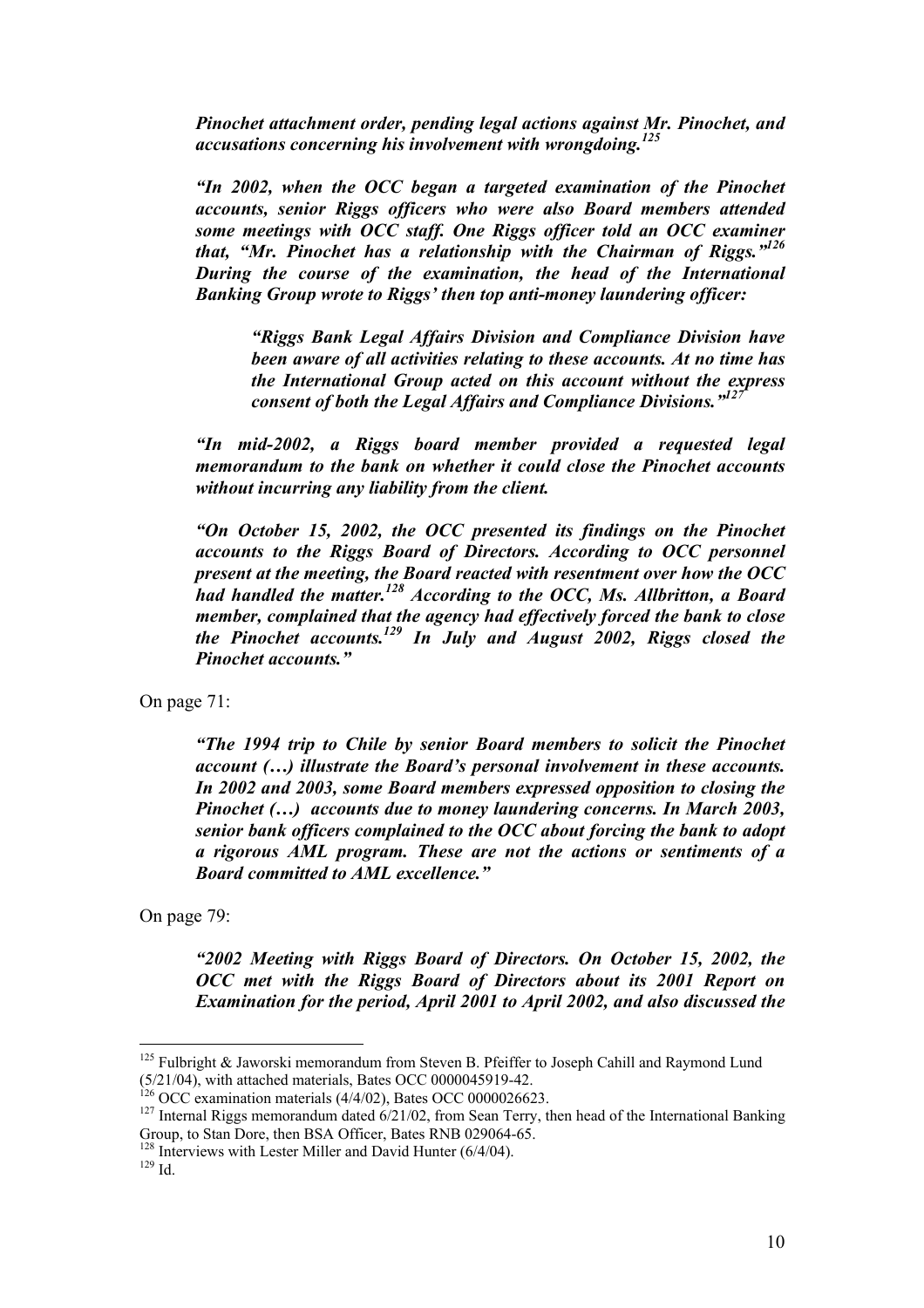*targeted anti-terrorist financing and Pinochet examinations. Despite the bank's ongoing AML deficiencies and the disturbing AML practices uncovered during the Pinochet examination, the OCC told the Board that the bank's overall AML compliance was "satisfactory." The OCC also called on the bank to correct the remaining deficiencies, and the bank committed to resolving them by the end of 2002. One Board member, Ms. Allbritton, complained to the OCC about losing the Pinochet accounts."* 

On page 83:

*"2002 Board Meeting. On October 16, 2002, the Federal Reserve Bank of Richmond presented its annual examination findings to the RNC Board of Directors. After the meeting, the Chairman of the Board, Joseph Allbritton, told a senior Federal Reserve Bank official that, the day before, the OCC raised concerns about certain accounts controlled by Augusto Pinochet accounts, wanted Riggs to close the accounts, and requested the Federal Reserve's views on the matter. The Federal Reserve representative did not express an opinion at that time, but did ask the OCC about the accounts. A month later, in November, negative media stories about Saudi Arabia accounts at Riggs Bank began, and by January 2003, the OCC had initiated its targeted examination of the Saudi accounts. A Federal Reserve examiner participated in the OCC examination, which uncovered questionable account activity and fundamental AML deficiencies."* 

As regards the accused **CAROL THOMPSON**, on pages 19, 21, 27, 28, 32 (notes 105 y 109) and 34 (note 115) of the **Report**, there is specific evidence of her direct and knowing participation in the alleged offences.

**SEVENTH**.- In accordance with art. 589 of the Law of Criminal Proceedings<sup>1</sup>, it is requested that the Court order that the accused should jointly and severally provide a surety of the equivalent in euros of US\$ **10.240.000 US\$** to cover pecuniary liabilities, interests and costs and determine the attachment of the assets of the accused and of the joint civil responsibility sufficient to cover such liabilities if the surety is not provided.

#### **EIGHTH**.- **Subsidiary Civil Responsibility**

 $\overline{a}$ 

This will apply to those institutions which have collaborated in the commission of the alleged offences:

<sup>&</sup>lt;sup>1</sup> Article 589 of the Law of Criminal Proceedings determines: "When there is evidence of criminality in *the Summary of Proceedings on the part of a person the Judge will order that a surety be provided sufficient to ensure the pecuniary liabilities which may ultimately be declared appropriate and will in the same Writ determine the attachment of assets sufficient to cover such responsibilities if the surety is not provided.. The amount will be fixed in the same Writ and may not be less than one third more than the probable total value of the pecuniary responsibilities."*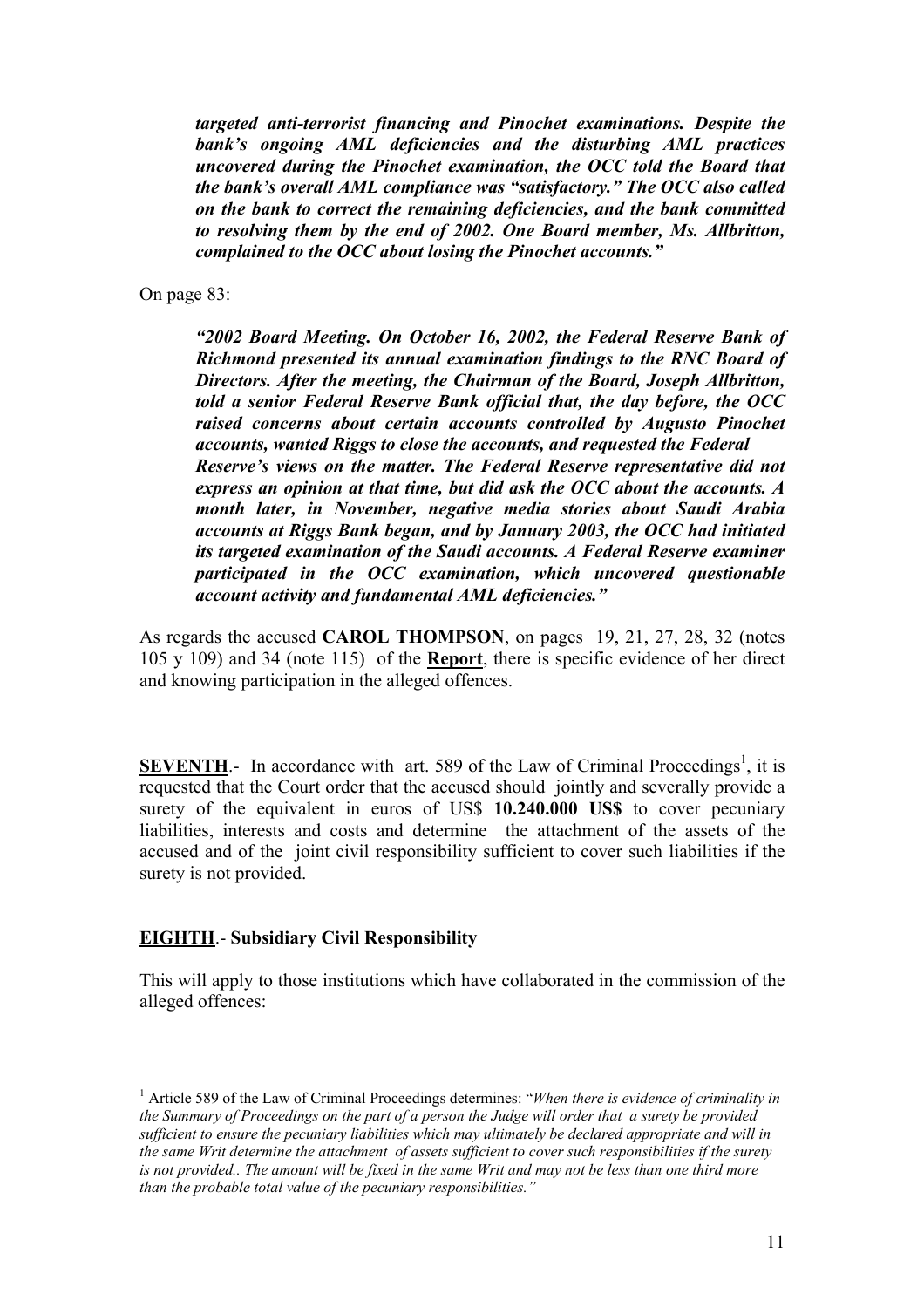- **- Riggs Bank N.A.**, registered in Delaware, U.S.A. and operating from Washington DC;
- **- Riggs Bank Europe Ltd,** with its head office in London;
- **-** Riggs Bank & Trust Company (Bahamas) Ltd, now **Riggs Bank in the Bahamas**; and on
- **- Riggs National Corporation**, registered in Delaware, with its head office in Washington, owner of the above.

**NINTH**.- For appropriate legal effects the provisional estimate of the damages and losses caused to those I represent is expressed in the following terms:

- for each of the persons assassinated or detained and missing, 300.506 euros.
- For each person subjected to torture, 30,000 euros.

#### As established in the **Writ of Indictment** of Augusto Pinochet Ugarte **dated 10 of December 1998** (THIRD fact)

1. the number of people killed or made to disappear by State officials acting on the orders of Augusto Pinochet total almost five thousand, which implies an estimate for damages and losses of 1,502,530,000 euros in this category;

2. more than 50.000 persons were subjected to torture by officials under the command of Pinochet. Damage and losses in this category amount to a minimum of 1,500,000 euros;

The total of both amounts, excepting errors and omissions, is **3,002,530,000 euros.**

#### **LEGAL REASONINGS**

**I.-** The facts related constitute an offence of concealment of assets, provided for in art. 519 of the Penal Code of 1973 and in art. 257 of the new Code.

**I.1**.- The Doctrine and the Jurisprudence (amongst many others, sentences of the Supreme Court of 20-1-1995 [RJ 1995\25], 26-9-1995 [RJ 1995\6747], 16-2-1996 [RJ 1996\879], 20-2-1996 [RJ 1996\1323], 7-3-1996 [RJ 1996\2188], 22-5-1996, 12-7- 1996, 21-10-1996 [RJ 1996\8039], 31-1-1997 [RJ 1997\395], 23-9-1998 [RJ 1998\7364], 26-10-1998 [RJ 1998\8720], 21-10-1998 [RJ 1998\8298], 26-10-1998 [RJ 1998\8720]) attest that it is a crime of simple activity, intentional and of unfulfilled result, whose consummation would not require a concrete prejudicial result; it suffices that the active subject carry out the acts for the purpose of rendering ineffective the actions of the creditors – in this case the victims of the horrendous crimes attributed to the **indicted Pinochet**- putting at risk the effectiveness of the indemnification and frustrating the rights of the victims to receive satisfaction from the assets of the debtor (sentences of the Supreme Court of 16-2-1996 [RJ 1996\879] or 28-2-1996 [RJ 1996\1331]). In the offence of concealment of assets the sanction is directed at the very danger which the conduct of the debtor represents for the rights of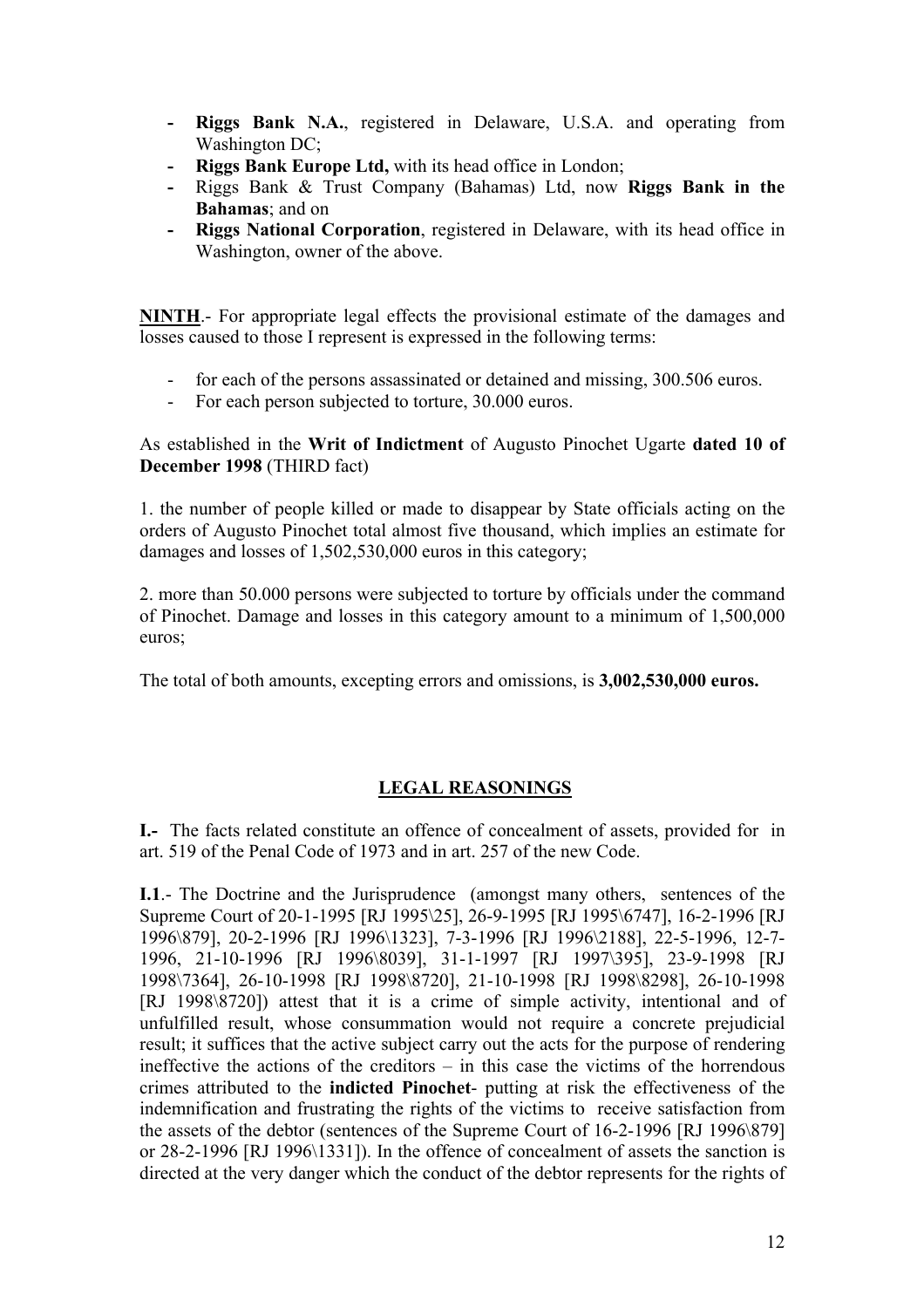the creditors, infringing the obligation to maintain untouched the assets themselves as a universal guarantee in favour of any creditor.

**I.2.**- In the case in hand there is a basic assumption: the expectation that a pecuniary indemnity will be required in the future in favour of the victims of the numerous offences of **terrorism, genocide and torture** of which **Augusto Pinochet** is **accused**. That person, following on his arrest in London on  $16<sup>th</sup>$  October 1998 at the request of this Court and the Writ of the following 19th October which attached his assets, and in particular after he had been charged on 10th December 1998, foresaw a clear threat to his assets and, taking action before the possible requirement as the result of a trial for the payment of indemnities had materialized, he frustrated or aborted the legitimate expectations of the victims who have brought this action by adopting the measures of concealment of assets which have been described and which tend to evade the rights of those victims and elude his patrimonial liabilities (sentences of the Supreme Court, amongst them of 9-5-1986 [RJ 1986\2433], 9-6-1986 [RJ 1986\3122], 27-11-1987 [RJ 1987\8621], 27-9-1990 [RJ 1990\7254], 2-11-1990 [RJ 1990\8511], 22-11-1990 [RJ 1990\9079], 6-3-1991 [RJ 1991\1915], 20-4-1991 [RJ 1991\2836], 13-2-1992 [RJ 1992\1293], 7-5-1992, 25-11-1992 [RJ 1992\9526], 20-2-1996 [RJ 1996\1323], 7-3- 1996 [RJ 1996\2188] or 21-11-1996 [RJ 1996\8888]).

**I.3.**- The offence is of a continuous nature despite the fact that the transactions, carried out in conjunction with those of the accused whose cooperation was necessary, through **Riggs Bank**, to configure, mask or camouflage the intended malevolent intent, were initiated at a moment when the indemnity could not yet be exacted, since it is sufficient, as stated in Supreme Court sentence of 7-5-1992, that a debt should have been foreseen.

As indicated in the sentence of 20-4-1991, this offence is considered to be committed even if the debt has not yet entered the sphere of binding law; it suffices that a justifiable expectation should exist that the claim related to a credit might be made at any moment and, subsequently, affirmed by means of a judicial resolution. This is because the concept of creditor is not static in terms of the time period in which the debt may be exacted; it should be understood to refer to any credit relationship, including that of an extra-contractual nature, without having to wait for a judicial resolution or for any other instrument which determines that the debt should be coactively resolved and paid.

**I.4**.- In addition, there is a dynamic element in the case in hand: the conduct whereby Pinochet´s own assets were removed from the sphere of action of the victims, through concealment by means of the transactions described in the **U.S. Senate Report**, whose purpose was to render ineffective the means whereby the victims could ensure their rights to obtain satisfaction of their credits and whereby, in consequence of such evasive stratagems, the subject becomes totally or partially insolvent, or experiences a significant, although fictitious, reduction of his estate, making it impossible or extremely difficult for his creditors to collect the sums legitimately due to them (sentences, amongst others, of 2-11-1990, 14-2-1992 [RJ 1992\1180], 7-3-1996).

**I.5.**- In addition, since a concrete threat to assets is involved, as indicated in the sentence of 18-7-1992, because it requires that the possibility of the victims recovering the sums due to them should truly be endangered, real damage is not required for the purposes of consummation (sentences of 25-10-1990 [RJ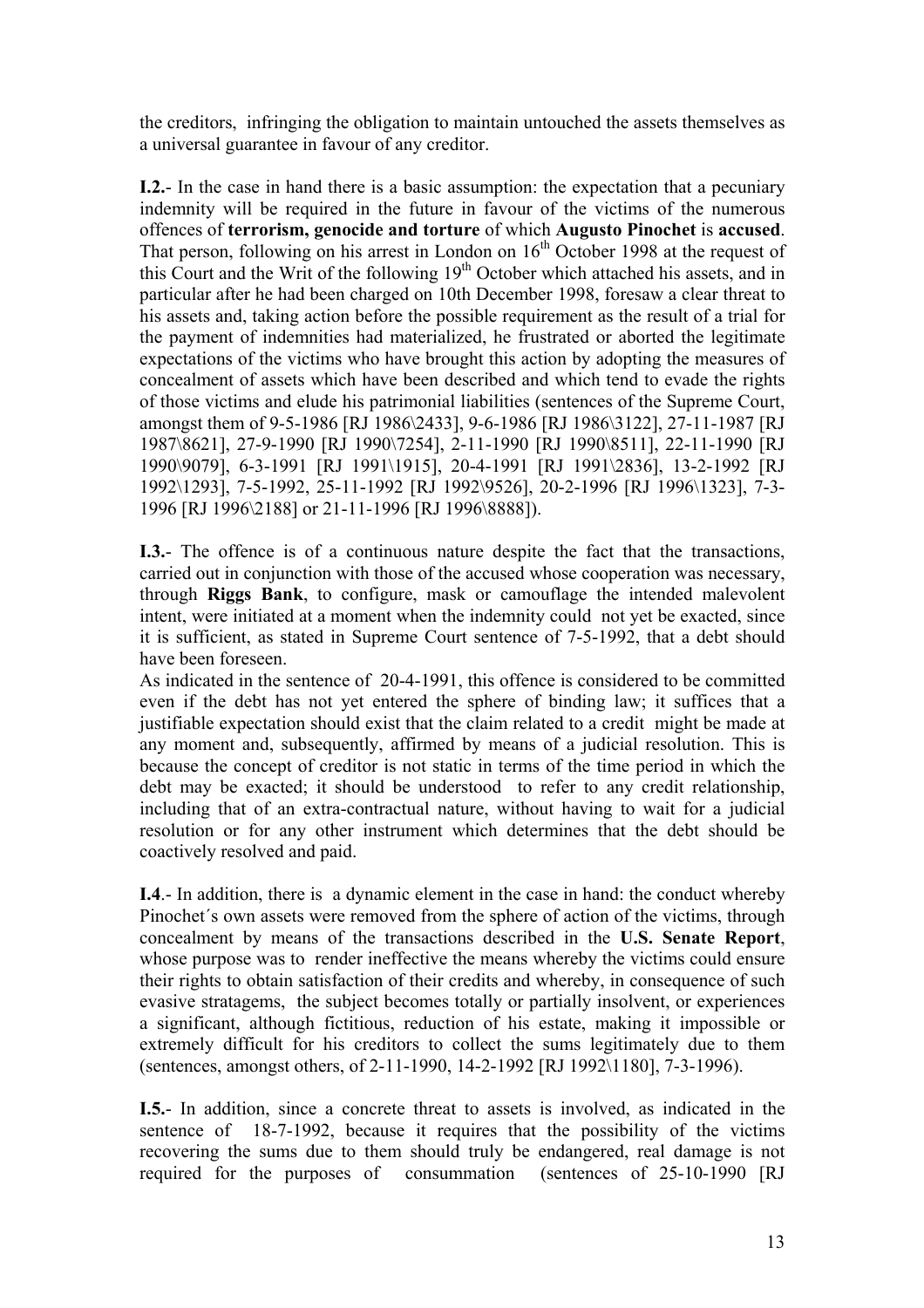1990\8303], 6-3-1991 [RJ 1991\1915] or 21-11-1996 [RJ 1996\8888]): the real damage pertains not to the phase of the accomplishment of the crime but to that of its expiry. It is not necessary that the debtor should materially damage his creditor victims in a real and effective manner; it is sufficient that he carry out acts for the purpose of making their actions ineffective by putting at risk the effectiveness of their credits, as a result of which the moment of their consummation is transferred to, or anticipates, the moment in which actions are taken, as enumerated in the U.S. Senate Report, in relation to the indicted **Pinochet**´s assets which place him in a situation of not being able to meet his obligations, all of this with the intent or purpose of damaging the interests of his victims (sentences of 17-2-1992, 25-2-1993 [RJ 1993\1546], 20-5-1993 or 19-10-1998 [RJ 1998\8094]).

**I.6.-** Finally, as regards the subjective specification, this would consist, in the first place, of:

- a) the malevolent intent (*mens rea*). It is clear from the **U.S Senate Report** that **the indicted Pinochet and his bankers of Riggs Bank** in the present lawsuit, in relation to his victims, knew that the concealed assets were subject to the fulfillment of the judicial order attaching his assets in order to comply with the indemnities related to the offences and knew that their behaviour was in consonance with this*:* the managers of Riggs Bank and Pinochet were aware that they were hiding and concealing assets and, in addition, were willing to give the appearance of insolvency.
- b) In second place, given that it the offence is one of intentions and of unfulfilled results, the subjective element of injustice reflected in the expression "*in detriment of*...." applies, as in the **U.S. Senate Report.** That is, it is a direct malevolent intent.

 In the present case it is clear that the concealment of assets took place in prejudice of the victims who are the accusers in this case. Moreover, in the case of the offence of concealment of assets, what is punishable is the very danger which the conduct of the debtor represents for the rights of the creditor victims, creating or making more acute a situation of insolvency by hiding assets with the intention of keeping them.

 The loss to the victims is the result of a failure to pay the credit-indemnity to which they are entitled, which is the object of protection. The facts described make clear the subjective element consisting precisely in the wish to defraud the victims to which the Supreme Court has referred, calling it specific malevolent intent, an intentional element, a malicious objective to cause damage, deliberate intent to damage, a tendential element etc.. Specifically, an intention to damage and defraud, in the case in hand, the legitimate rights of the victims, in a spirit of tending to evade the payment of the indemnity. This is the content or significance of the subjective element which has been abused, evading the personal, patrimonial, universal responsibility of the indicted Pinochet as stated in arts. 1111 y 1911 of the Civil Code.

This subjective element is inferred, of necessity, from the actions carried out by the indicted **Pinochet and his bankers in Riggs Bank** in order to provoke the insolvency of the former (sentences of the Supreme Court, amongst many others, of 6-6-1990, 31-5-1991 [RJ 1991\4017], 17-9-1992 [RJ 1992\7886], 23-10-1992 [RJ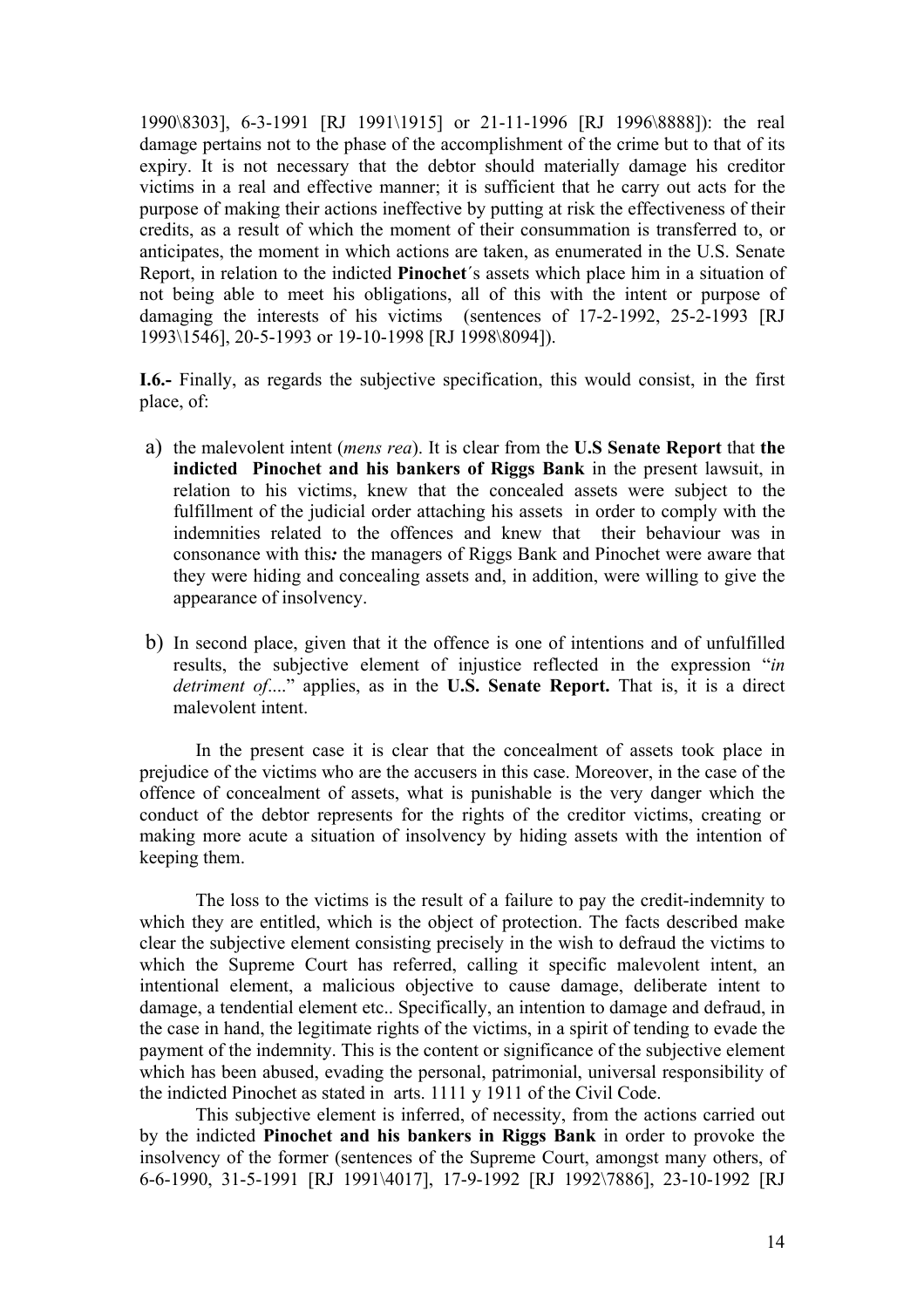1992\8434], 11-11-1992 [RJ 1992\8794], 24-11-1992 [RJ 1992\9514], 25-11-1992 [RJ 1992\9526], 16-2-1996 [RJ 1996\879], 20-2-1996 [RJ 1996\1323], 25-2-1996, 26- 3-1996, 7-4-1996, 20-4-1996, 21-10-1996 [RJ 1996\8039], 21-11-1996 [RJ 1996\8888], 24-1-1998 [RJ 1998\89], 1-7-1998 [RJ 1998\5825] or 19-10-1998 [RJ 1998\8094], etcetera).

**I.7.**- In the case under judgment the conduct of those **responsible in Riggs Bank**  includes all the elements of the crime, both objective and subjective, of the offence of concealment of assets in relation to a merchant. As indicated, amongst other sentences of 14-5-1991 (RJ 1991\3648), 13-2-1992 (RJ 1992\1293), 26-6-1992 (RJ 1992\5844), 26-9-1995 (RJ 1995\6747), 31-1-1997 (RJ 1997\395)... etc., the condition of merchant really constitutes a sub-type in aggravated form, as a function of the special public confidence which is inspired by a merchant, together with the relative facility with which juridical mercantile activities can be conducted, for all of which reasons a merchant enjoys a "status" characterized by more exacting obligations, added culpability, and, for that reason, greater penal rigour.

The above statement should be related to the fact that the concealment of assets is itself a special crime –sentence of 26-11-1990 (RJ 1990\9193)–, that has been committed by the indicted Pinochet - owner of the assets which he fraudently abstracted - in which a prior binding juridical relationship coincides with the condition of debtor in relation to the indemnity (sentences, amongst others, of 10-3- 1989 [RJ 1989\2573], 20-5-1990, 6-3-1991 [RJ 1991\1915], 12-2-1993 [RJ 1993\1068] or 25-2-1993 [RJ 1993\1546]).

The categorisation of debtor is also extended to include legal entities, although in that case, if there is no juridical-penal recognition of capacity to commit an offence, the liability is that of individual persons who hold management posts and posts of responsibility, as indicated in art. 31 of the Penal Code.

What is more, the passive subject of the offence are the victims who comprise the civil action in these proceedings within a juridical relationship of a patrimonial nature in which there is some diversion of assets from the assets of the debtor (sentence of 14-12-1987 [RJ 1987\9757]).

## **II.- Art. 301 of the Penal Code.2**

<sup>2</sup> **Article 301. [Laundering**]. 1. Any person who acquires, converts or transmits assets, knowing that they have their origin in a serious crime, or carries out any other act for the purpose of hiding or concealing their illicit origin, or of assisting the person who has participated in the infraction or infractions to escape the legal consequences of their acts, shall be penalised with a prison sentence of six months to six years and a fine in an amount of three times the value of the assets . The penalties will be imposed in the higher range when the assets have their origin in the traffic of toxic drugs, narcotics or psychotropic substances as described in arts. 368 to 372 of this Code.

<sup>2.</sup> The same penalties will be applied to sanction, as appropriate in each case, the hiding or concealment of the true nature, origin, location, destination, movement or rights over the assets or their ownership, in the knowledge that they originate in one of the crimes referred to in the above or in an act of participation in those crimes.

<sup>3.</sup> If those events are the result of serious recklessness, the penalty will be of six months to two years of imprisonment and a fine amounting to three times the value concerned..

<sup>4.</sup> The guilty person will be punished even if the crime in which the assets have their origin or the acts which are punished, as referred to above, were committed, totally or partially, in a foreign country.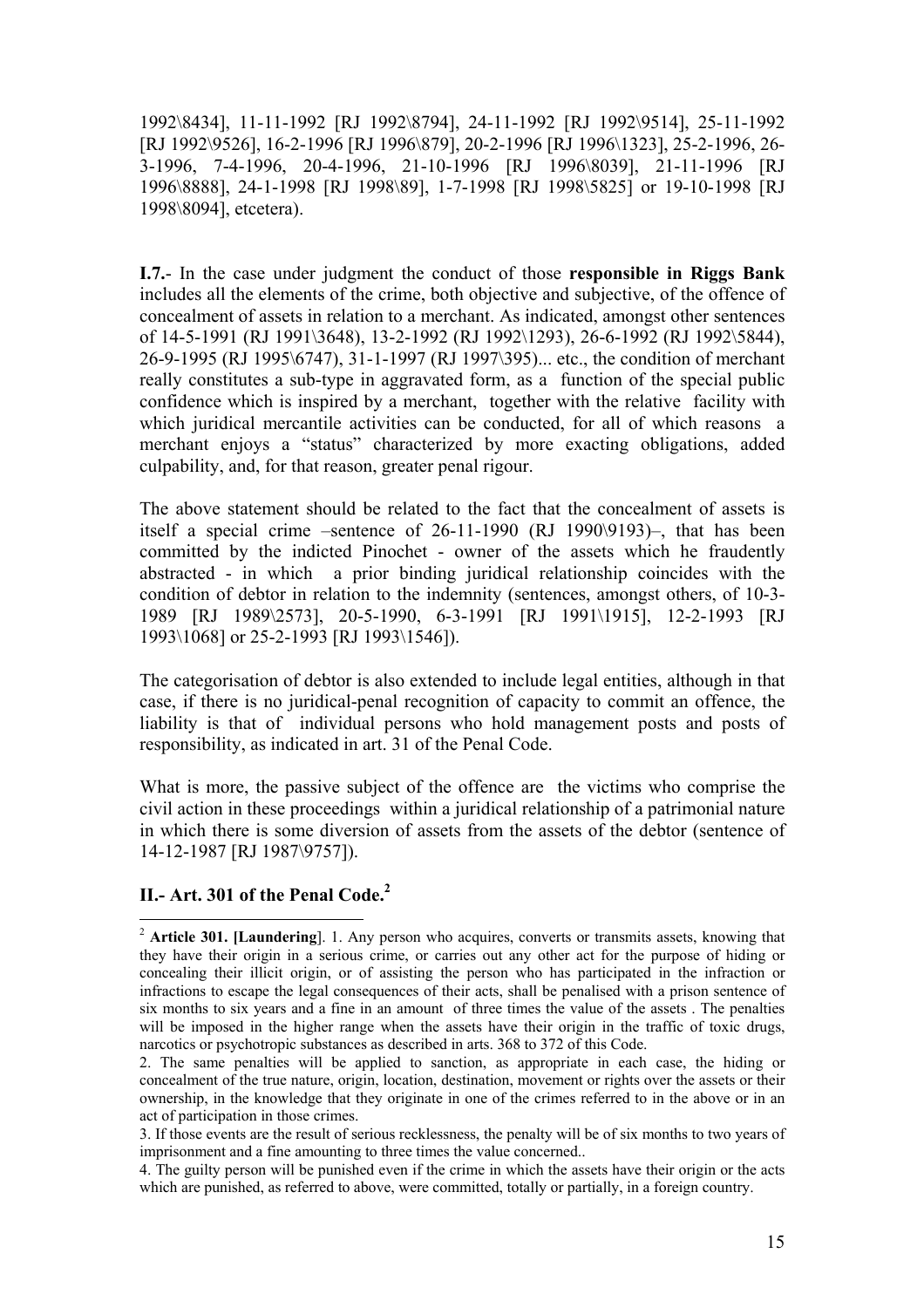**III.- JURISDICTION.**- Art. 65.1<sup>°</sup> e) extends the jurisdiction of the Penal Chamber of the National Court to include the offences connected with all those referred to in the same art. 65.

## **IV.- SUBSTANTIVE LAW**

 $\overline{a}$ 

## **IV.1**.- A**rt. 257 of the Penal Code**. 3

**IV.2.- Royal Decree 925/1995, of 9 junio**, (RCL 1995\1963), which approves the Ordinance of Law 19/1993, de 28-12-1993 (RCL 1993\3542), which determines certain measures to prevent money laundering.

## V. Arts.  $27^4$ ,  $28^5$ ,  $29^6$  y  $31^7$  of the Law of Criminal Legal Proceedings.

### **ACTIONS REQUESTED**

A) That it be resolved that the Bank of Spain should be ordered to provide information to this Court about any bank account of which it is aware whose holder or proxy is or has been: Augusto Pinochet Ugarte; **Ashburton Company Ltd.** or **Althorp Investment Co. Ltd.,**

B) That it be resolved that the following Letters Rogatory should be sent:

<sup>7</sup> **Article 31. [Criminal responsibility of the representative of a legal entity]**

<sup>3</sup> **Article 257. [Concealment of assets**] 1. Will be punished with prison terms of from one to four years and a fine of twelve to twenty four months:

<sup>1</sup>st The person who hides his assets prejudicing his creditors. 2nd The person who, for the same purpose, carries out any act of dispersal of property or creation of obligations which defers, renders difficult or impedes the efficacy of seizures or of a process whose nature is executive or binding, be it judicial, extra-judicial or administrative, which has been initiated or is foreseen as likely to be initiated 2. That which is foreseen in the present article will be applied, whatever the nature or origin of the obligation, when an attempt is made to evade compliance or payment, including the economic rights of the workers, independent of whether the creditor is a private individual or a legal entity, public or private.

<sup>4</sup> **Article 27***.*The authors and accomplices are criminally responsible for the offences and misdemeanours.

<sup>5</sup> **Article 28. [Concept of «author»**]. The authors are those who carry out the act on their own, together with others, or through another, whom they use as an instrument. Also considered as authors are: a) Those who directly induce another, or others, to carry it out. b) Those who cooperate in its execution by means of an act without which it could not have been carried out .

<sup>&</sup>lt;sup>6</sup> **Article 29. [Concept of «accomplice"]** The accomplices are those who, while not being included in the above article, cooperate in the execution of the act through prior or simultaneous actions..

<sup>1.</sup> The person who acts as an administrator, de jure or de facto, of a legal entity or acts in the name of, or in representation – legal or voluntary – of, another person will be held personally responsible, even if there is not a convergence in that person of the conditions, qualities or relationships that the corresponding characteristics of the crime require in the case of its active subject, provided that those circumstances are present in the entity or person in whose name, or in representation of whom, he acts.2. On that basis, if a sentence imposes a fine on the author of the crime as a penalty, the legal entity which acted in his name or on his behalf will be responsible – jointly and severally - for its payment.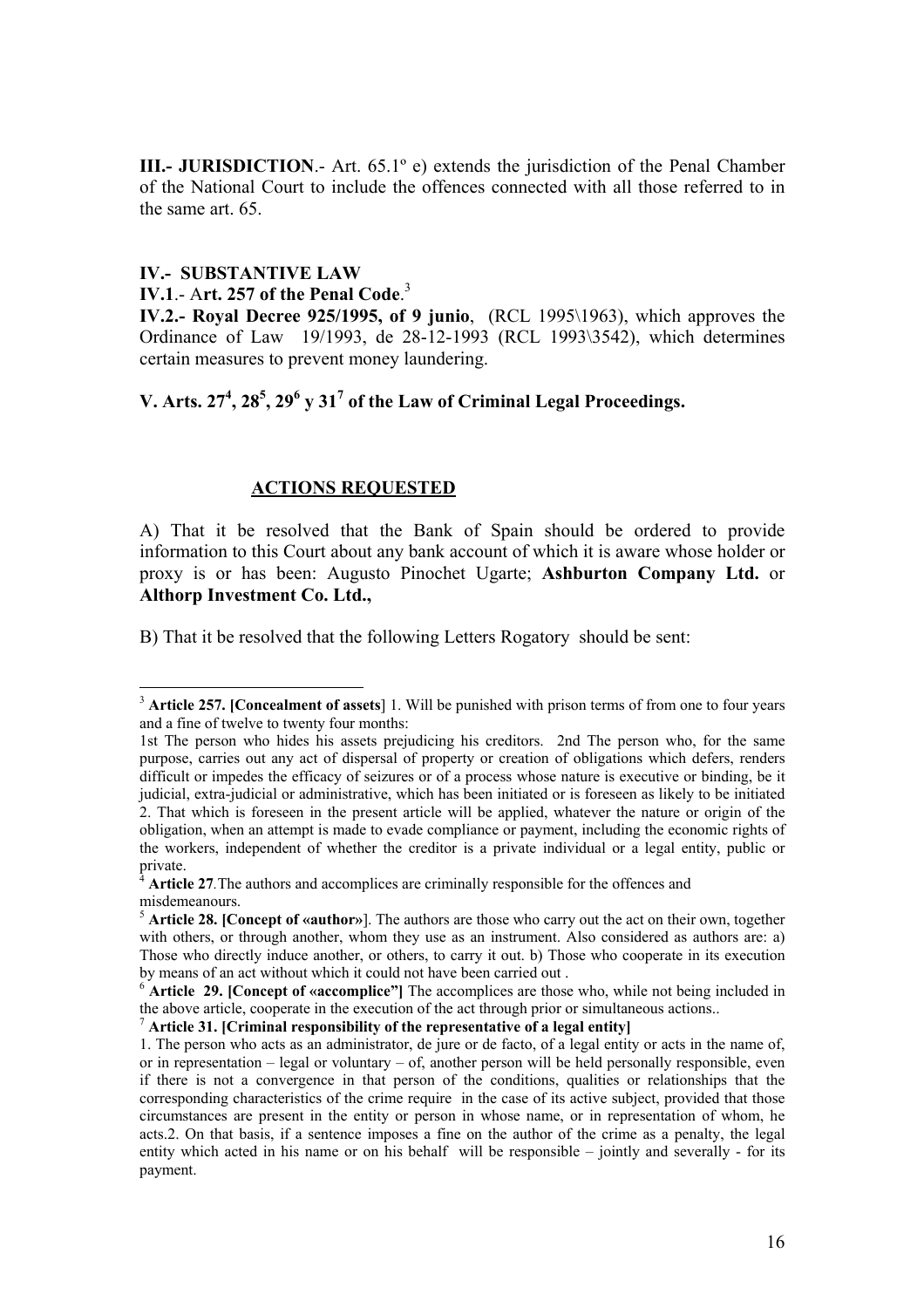- 1. to the Attorney General of the **United States** (Director, Office of International Affairs, Criminal Division, US Department of Justice, Washington D.C. 20530), in order that
	- **a.** there should be made available to these proceedings all the documents and reports in the possession of the Permanent Investigatory Sub-Committee of the U.S. Senate Committee for Governmental Affairs, as well as the U.S. Federal Bank regulators, relative to bank accounts and assets whose owner is Augusto Pinochet Ugarte, directly or through those members of his family who are referred to in background item two, or through companies under his control, particularly **Ashburton Company Ltd. y Althorp Investment Co., Ltd.;**
	- b. order the seizure, blockage and deposit of all the balances, all the insurance policies, all the insurance contracts of any kind, bills of credit, promissory notes, rights and credits of any type, including bank accounts and deposits, that Augusto Pinochet Ugarte, directly or through third parties and members of his family, may have in the U.S.A.
	- c. authorise this Court to take investigatory declarations from the managers and employees of Riggs Bank **Joseph L. Allbritton, Robert L. Allbritton, Steven B. Pfeiffer** y **Carol Thompson;**
	- d. order the preventive embargo of the assets of the accused **Joseph L. Allbritton, Robert L. Allbritton, Steven B. Pfeiffer** y **Carol Thompson,** and of the institutions with subsidiary civil liability – **Riggs Bank N.A. of Washington DC and Riggs National Corporation –** until such time as the sum fixed by the Court as surety has been met.
- 2. to the **authorities of the United Kingdom** in order that:
	- they make available to this Court all the information in their possession about the accounts of **Riggs Bank Europe Ltd.**, with its head office in London, open or closed, of which the owner is shown to be Augusto Pinochet Ugarte, directly or through the members of his family cited in background item two, or companies under his control, in particular **Ashburton Company Ltd. and Althorp Investment Co., Ltd.;**
	- order the seizure, blockage and deposit of all the balances which Augusto Pinochet Ugarte, directly or through third parties and members of his family may have in the United Kingdom - all their insurance contracts of any kind, bills of credit, promissory notes, rights and credits of any type, including bank accounts and deposits
- 3. to the authorities of the **Bahamas** in order that
	- they make available to this Court all the information in their possession about the accounts of **Riggs Bank and Trust Company (Bahamas) Ltd.**, now Riggs Bank in the Bahamas, open or closed, of which the owner is shown as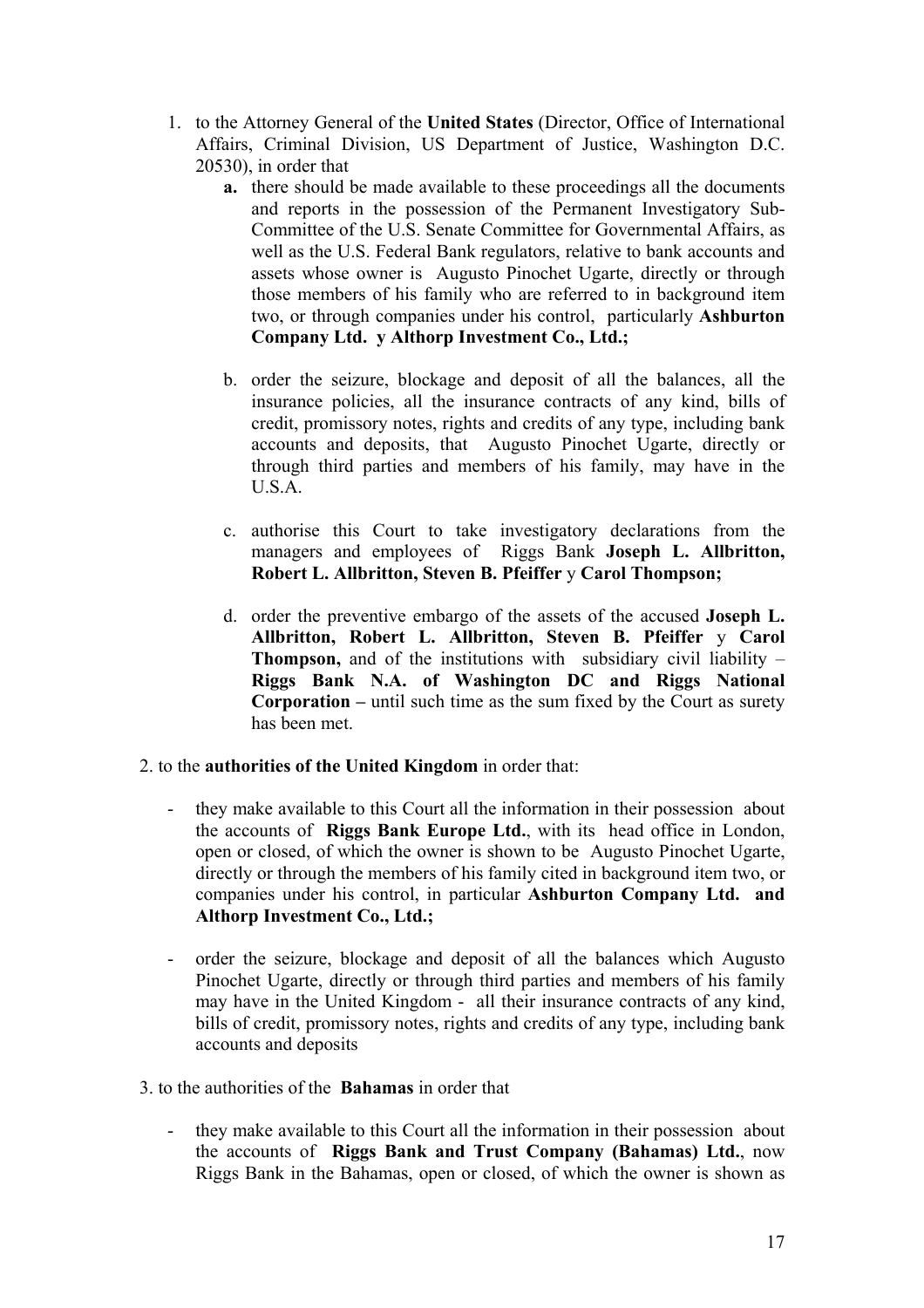Augusto Pinochet Ugarte, directly or through the members of his family cited in antecedent two, or companies under his control, in particular **Ashburton Company Ltd. y Althorp Investment Co., Ltd.;**

order the embargo, blockage and deposit of all the bank balances which Augusto Pinochet Ugarte, directly or through third parties and members of his family, may have in the Bahamas - all the insurance contracts of any kind, bills of credit, promissory notes, rights and credits of any type, including bank accounts and deposits

C) any other actions which may be appropriate.

In virtue of which,

**I REQUEST OF THE COURT:** That, having received this document with the corresponding copy and accompanying documentation, the court proceed to:

- hold them admissible and accept for action the extension of the lawsuit to include **AUGUSTO PINOCHET UGARTE**, **JOSEPH L. ALLBRITTON, ROBERT L. ALLBRITTON, STEVEN B. PFEIFER, CAROL THOMPSON** and those who in the course of the investigation also prove to have been responsible for carrying out, in the period following the Writs of 19th October and 10th December, the acts described in the body of this document for the purpose of delaying, rendering difficult or impeding the efficacy of the seizure, blockage or deposit of the balances of the bank accounts which Augusto Pinochet Ugarte, directly or through third parties or members of his family, held in Riggs Bank;
- order that the first actions requested in the body of this document be carried out;
- resolve that the persons referred to should be accused;
- order that, after the investigation of the facts, if appropriate, international arrest warrants should be issued, for the purpose of delivering to the Spanish judicial authorities the persons held responsible for the matters which have been denounced;
- request that, at the appropriate moment of the proceedings, those responsible for the matters denounced should be extradited and delivered to Spain;
- accept the request that the accused should be required to present, jointly and severally, a surety for the equivalent value in euros of US dollars  $10,240,000$ ;
- accept the request that the subsidiary civil liability, jointly and severally, should be declared of the financial institutions identified at section Eighth of this request, both of which have their head offices in the United States of America;
- order that the proceedings should follow their course against the above accused and any other persons who, as the result of the investigations, also prove to be criminally responsible for the matters referred to in the body of this document.

Madrid, July the  $19<sup>th</sup>$ , 2004